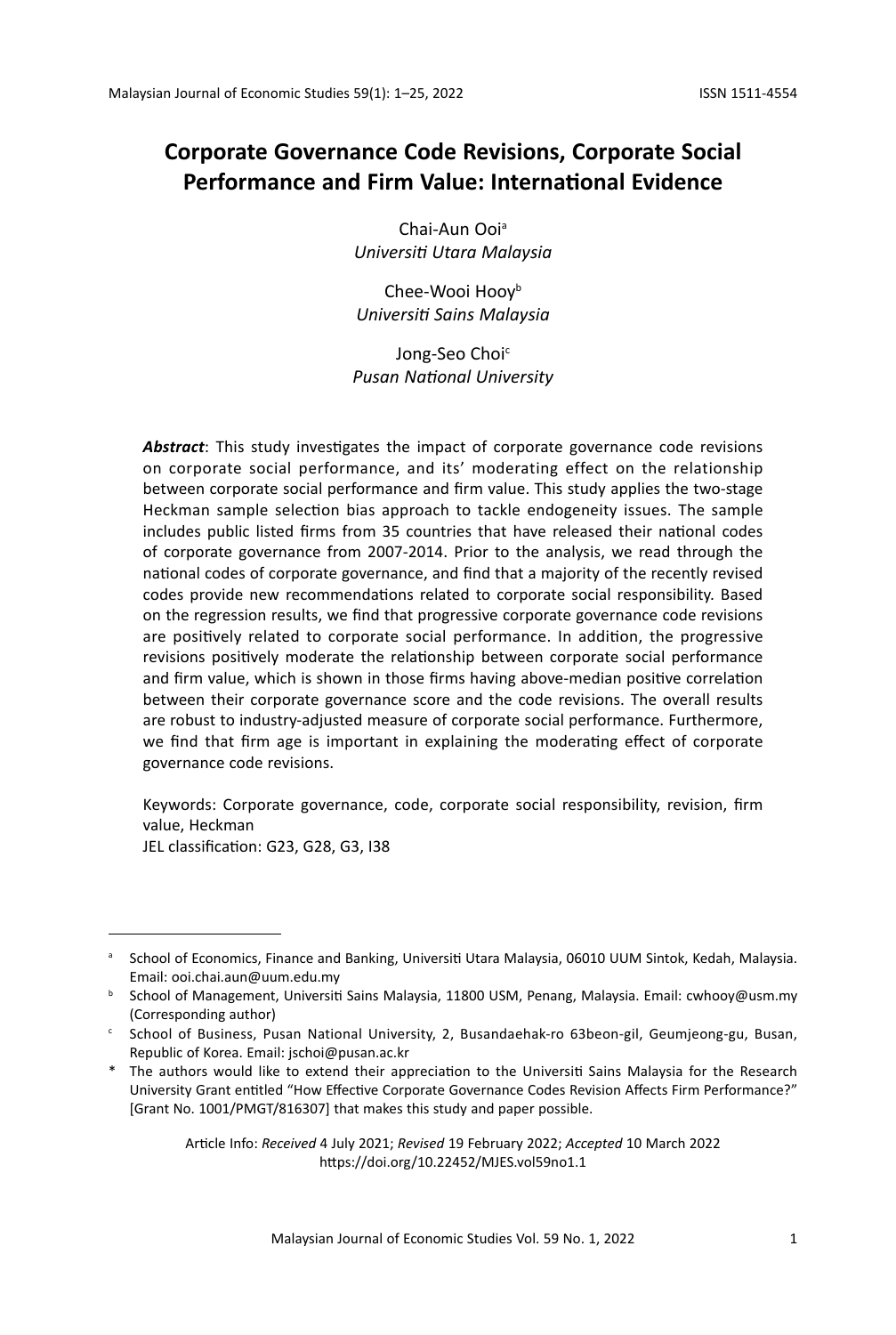# **1. Introduction**

Corporate social responsibility (CSR) is a voluntary code of best practices in most legal systems (Wymersch, 2006). The increased attention on CSR is driven by the increased organisational legitimacy which can be explained by institutional context and theory (Aguilera et al., 2007). Institutional pressure of one country determines the efficiency of CSR diffusing into the corporations (Aguilera & Cuervo-Cazurra, 2004; Zattoni & Cuomo, 2008), although firm characteristics also matter (Ntim & Soobaroyen, 2013). Over the years, corporate governance principles have been gradually shifting towards the stakeholder-based governance model (Elkington, 2006) in parallel with the concept of sustainability. Ntim and Soobaroyen (2013) gave an explicit agenda of jointly pursuing corporate governance and CSR.

The codes of corporate governance play a pivotal role in driving corporate governance reforms. Through corporate governance code revisions, the best corporate governance recommendations are revised and updated according to market expectations. Each national code of corporate governance designs its recommendations fitted to the local organisational norms. Extending the research idea of Fauver et al. (2017) that looked at institutional board reforms, this study investigates how the progressive development of each national code of corporate governance affects corporate social performance. Also, because Ntim and Soobaroyen (2013) has proven that a sound (internal) corporate governance is significantly related to the relationship between CSR and corporate financial performance, we further explore the exogenous force exerted by corporate governance code revisions in affecting the relationship between CSR and firm value.

Based on the empirical data from thirty-five economies that have released their national codes of corporate governance, we find that progressive corporate governance code revisions significantly improve corporate social performance. The result is consistent with our reading over the revised codes of corporate governance which reveals some new recommendations in a majority of the revised codes containing CSR elements. We conjecture that corporate governance code revisions can lead to higher coercive pressure of CSR through legitimacy. Although this is partially correct because CSR can also be driven by mimetic and normative pressure, we add that the corporate governance code revisions can become an effective catalyst of improving corporate social performance.

Next, we separate the total sample into two groups: (1) one group that has higher than the median of the coefficient of correlation between firms' corporate governance score and the corporate governance code revisions; (2) another group that has lower than the median value. We show that the first group of subsample shows improvement of the economic value of increasing corporate social performance as a reward to shareholders. This allows us to remove the possibility of symbolical compliance with the CSR recommendations throughout the code revisions because the firm value is significantly improved from higher corporate social performance. The finding suggests that firms do not tend to develop CSR policies only for satisfying stakeholders' expectation without substantively executing CSR. Yet, Kamal (2021) provided evidence that stakeholders are not satisfied with the disclosures of governance information as there is a significant gap between stakeholder expectations and corporate disclosures.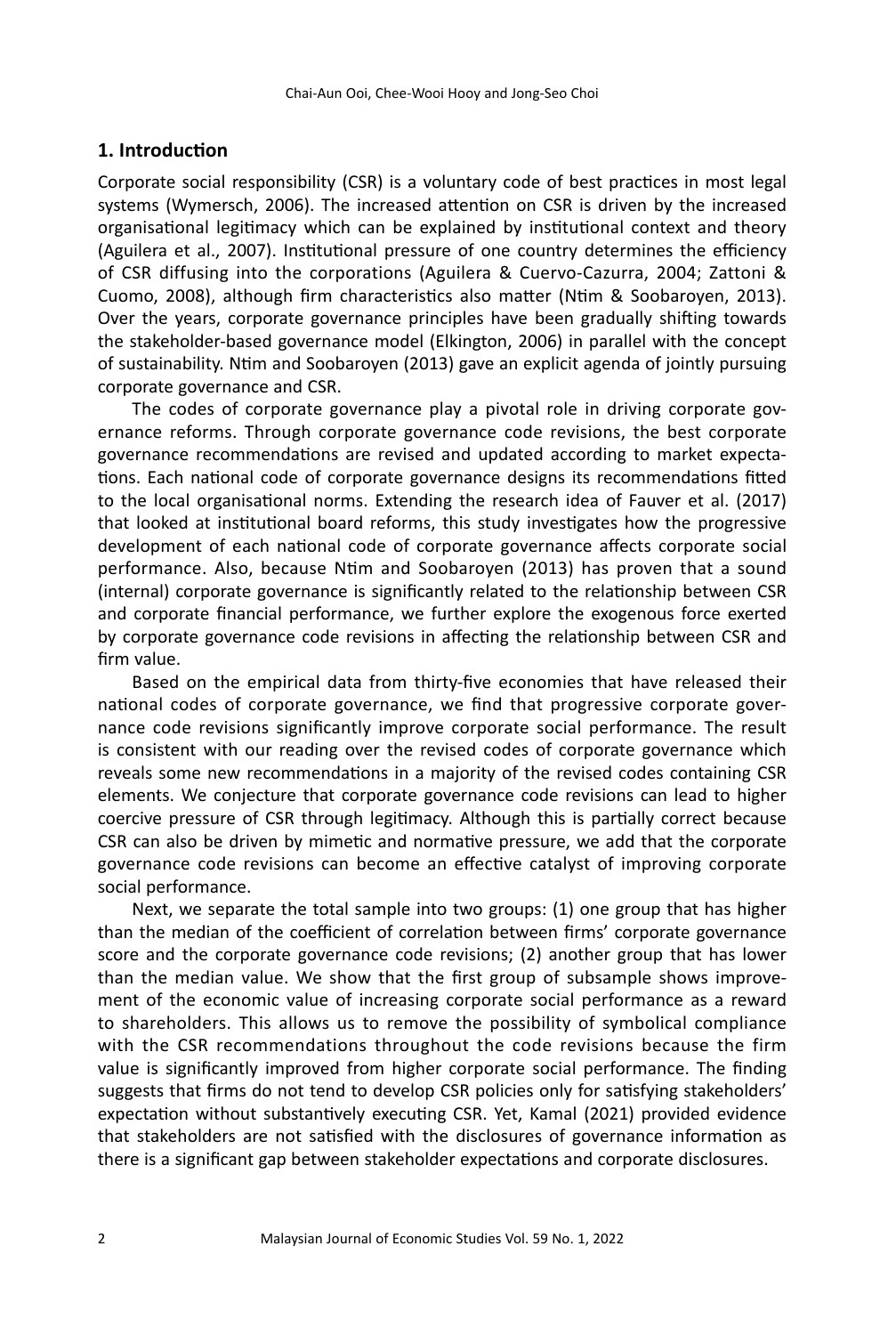With that, we conduct a sensitivity test and reveals that the positive moderating effect of corporate governance code revisions is shown in the low-age firms only. This is probably because low-age firms greatly desire to seize market attention over their substantive compliance with legitimacy. Instead, high-age firms may be reluctant to restructure its corporate governance according to the new recommendations that emphasised stakeholder-based governance. Then, we readjust the corporate social performance measure with the industry-specific mean, and still obtain similar findings that progressive corporate governance code revisions improve corporate social performance, and positively moderates corporate social performance and firm value particularly for firms closely following the best practices of corporate governance.

This paper is organised as follows. After the introduction, section two discusses the institutional theory, while section three reviews the past literature and hypothesis development. Section four reveals the methodology, and section five presents the results and discussion. Lastly, section six is the conclusion.

# **2. Institutional Theory**

The research framework of this study relies on institutional theory which emphasises the role of institutions over the organisations' economic activities (North, 1990). Institutions are characterised as the stable, valued and recurring patterns of behaviour (Huntington, 1969), and as the collections of rules and routines that define actions in terms of relations between roles and situations (March & Olsen, 1989). Other than the formal organisation of government and corporations, institutions also can be the norms, incentives and rules (Matten & Moon, 2008). In other words, institutions create legitimacy.

Institutional theory suggests that the dynamism of the corporate environment is influenced by cultural norms, values and rituals. The central tenet of the institutional theory lies in the organisational legitimacy which is influenced by the role of the state, professional bodies and public opinion in shaping organisational structures, policies and the way firms respond to the society (Scott, 1995). Usually, legitimacy is related to persistence, credibility and validity (DiMaggio & Powell, 1983; Meyer & Rowan, 1977). Legitimacy is captured in different measures of acceptance, reasonableness, appropriateness and congruence (Deephouse & Carter, 2005). Firms are willing to comply with institutions to gain external support for future development (Orr & Scott, 2008). Empirical evidence from Beiner et al. (2006), Drobetz et al. (2004), Goncharov et al. (2006), Henry (2010), and Munisi and Randøy (2013) support institutional theory of firm compliance over the codes of corporate governance.

An organisational legitimacy can be formed through coercive isomorphism, mimetic processes and normative pressures (DiMaggio & Powell, 1983). Coercive isomorphism reveals codified rules, norms, or laws assigning legitimacy to new management practices. Self-regulatory and voluntary initiatives including developing codes of conduct by bodies such as the Organisation for Economic Co-operation and Development, the International Labour Organization and the Global Reporting Initiative are considered as the isomorphisms (see Matten & Moon, 2008). Mimetic processes refer to the intention of the managers to follow legitimacy, because legitimacy is seen as the common agreed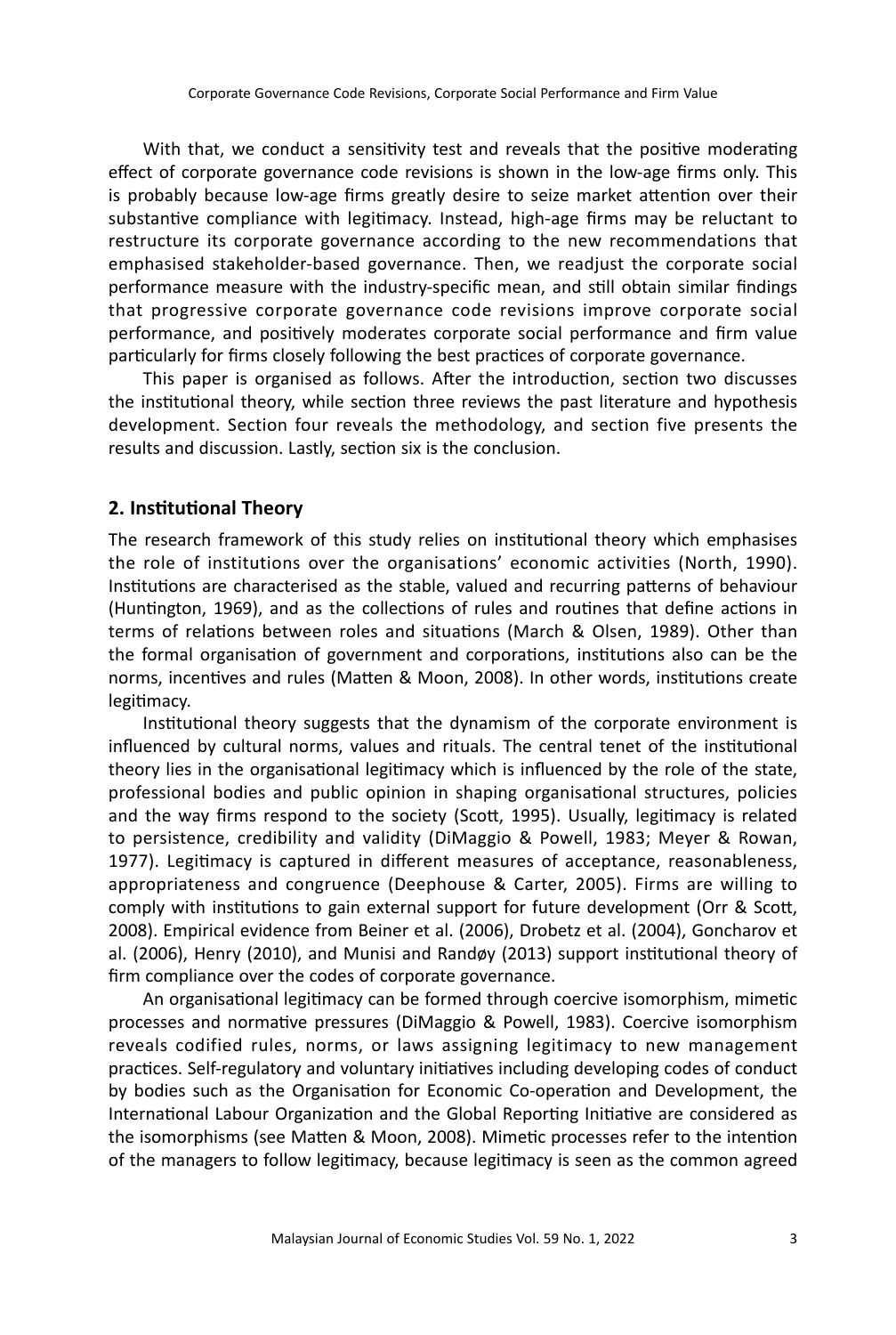practices that can benefit the organisations especially when a business faces increased uncertainty and complex environment. Normative pressures refer to the third source of isomorphic pressure which sets the standards for organisational legitimacy through educational and professional authorities.

Corporate governance code revisions that are usually released by government authorised independent bodies or stock exchanges can exert regulative pressures to the firms, which can be considered as a kind of coercive isomorphism in corporate governance reforms. The code revisions seize the attention of many investors to look into the firms' corporate governance practices, which indirectly bring informal pressures to the firms. Goncharov et al. (2006) revealed the shareholding pressure over the firms' degree of compliance with the corporate governance best practices. Even, regulative pressure brings the firms to join in collusion (DiMaggio & Powell, 1983). This is confirmed by Aggarwal and Jha (2019) who provided empirical evidence of the impact of regulative pressure on CSR engagement, besides the significant impacts of normative and cognitive pressures.

Szabó and Sørensen (2013) documented that corporate governance is expected to continue with the inclusion of more CSR related elements in the corporate governance framework. This is consistent with current market expectation requiring firms to consider corporate sustainability in decision making. With that, corporate governance code revisions play the role of creating legitimacy to promote the balance of interest between shareholders and stakeholders.

# **3. Literature Review and Hypothesis Development**

# *3.1 The Relationship between Corporate Governance and CSR*

CSR is morally mandatory rather than legally mandatory. CSR aims to protect the welfare of the stakeholders rather than merely prioritising shareholders' value (Lantos, 2001). Because CSR is not mandated by laws, corporate governance is expected to be the internal driving force of CSR in the organisations. Hence, a sound corporate governance must ensure shareholders' value is maximised as well as ensure that the welfare of stakeholders is protected (Barney, 2007; Hancock, 2005). Dunlop (1998) suggested that corporate governance must ensure firm accountability on the stakeholders. Such accountability is crucial for seizing trust from investors and other stakeholders (Page, 2005). Therefore, the relationship between corporate governance and CSR is viewed as the interaction between a business' internal and external sociopolitical environment (Windsor & Preston, 1988) that aim to establish sustainable growth (Van den Berghe & Louche, 2005).

A sound corporate governance structure minimises the cost of agency and increases firm performance (Gompers et al., 2003; Ho, 2005). The decisions of CSR under corporate governance should bring long term economic value to the firms while gaining trustworthiness from the key stakeholders (Aguilera et al., 2007). This can be achieved through reduced transaction costs and increased investors' favour through a good CSR policy (Hancock, 2005). For example, Iadtridis (2015) showed that corporate governance is one of the factors that is significantly influencing corporate giving, by reinforcing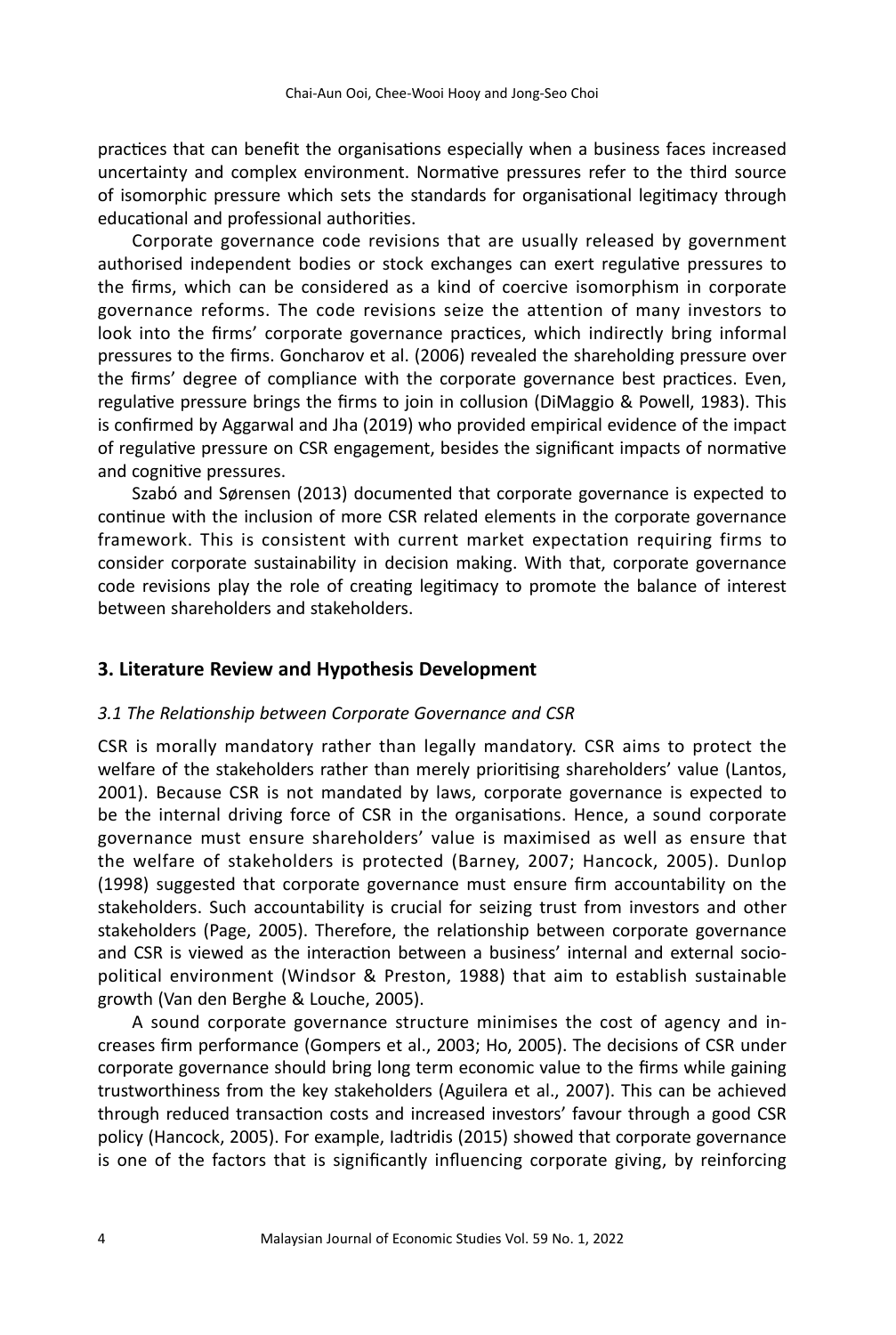the disclosure requirements related to fundraising and giving. This is consistent with Bhimani and Soonawalla's (2005) continuum model that integrated CSR and corporate governance in a framework. A recent study by Lu and Wang (2021) showed that corporate governance best practices including CEO non-duality, establishment of environmental, social and governance (ESG) committees and board gender diversity are positively related to corporate environmental performance as well as the CSR disclosure.

# *3.2 Corporate Governance Code Revisions and CSR*

Over the last decades, many national codes of corporate governance have emerged. The studies on the codes of corporate governance emerged since Gregory (2001, 2002), include Aguilera and Cuervo-Cazurra (2004, 2009), Aguilera and Jackson (2003), Bhatt and Bhatt (2017), Ooi et al. (2021). The codes of corporate governance are usually designed by a collective body for giving the best corporate governance recommendations that suit a majority of firms in a country. The code usually contains a voluntary set of principles, recommendations, standards and the best practices of governance (Chizema, 2008). Many national codes of corporate governance do not require mandatory compliance, because the codes complement the deficiencies of the rigid corporate governance legal laws (Aguilera & Cuervo-Cazurra, 2004), however, comply-or-explain principles are implemented in many codes of corporate governance.

Many national codes of corporate governance contain CSR-related recommendations as part of the governance. For example, the *Turnbull Report*, published in the UK in 1999, documents that risk assessment should cover not only narrow financial risk, but also risks related to health, safety, the environment, reputation and business probity issues (Turnbull, 1999). The *King Report on Corporate Governance for South Africa – 2002 (King II Report)* (Institute of Directors in South Africa, 2002) introduced the Triple Bottom Line concept, which requires companies to report on social transformation, ethics, the environment and socially responsible investment. Also, the *Code of Best Practice on Corporate Governance 2013* published by the Securities and Exchange Commission of Sri Lanka emphasises eight principles of sustainability reporting, including the environment, society, labour practice, product responsibility, sustainable disclosure, stakeholder identification, engagement and effective communication, and economic sustainability (Securities and Exchange Commission of Sri Lanka, 2013).

Over the years, the code issuers have paid increasing attention on CSR throughout corporate governance code revisions. For example, in Australia, an earlier code released in 2003 namely the *Principles of Good Corporate Governance and Best Practice Recommendations* that is published by the Australian Securities Exchange highlights that directors and officers should be responsible for corporate behaviour deviating from the provisions of social responsibility related to consumer protection, privacy disclosure, trade practices and fair dealing laws, compliance with employment law, health and safety in occupation, fair opportunity of employment, superannuation, and environmental and pollution controls (ASX Corporate Governance Council, 2003). Later, the corporate governance code revision in 2007 provides new recommendations that encourage the firms to specifically disclose CSR approaches to the community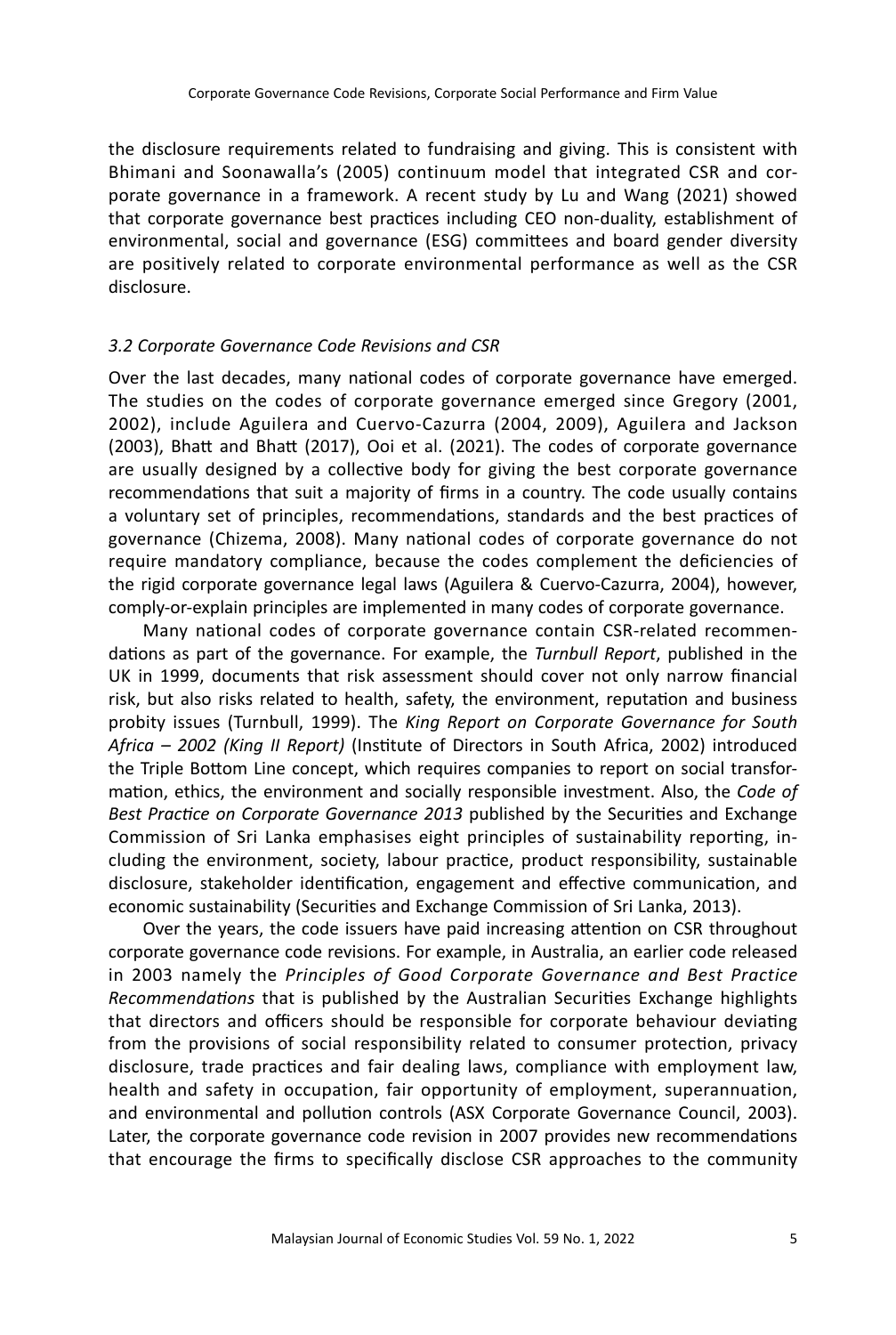such as donations or sponsorship policies, environmental policies, and community engagement activities. Besides, in Belgium, the earlier national codes of corporate governance namely the *Corporate Governance – Recommendations* (Federation of Belgian Enterprises, 1998) and *Belgian Corporate Governance Code* (Belgian Corporate Governance Committee, 2004) released in 1998 and 2004 do not emphasise on CSR. Only the most recently revised version released in 2009, namely *The 2009 Belgian Code on Corporate Governance* (Belgian Corporate Governance Committee, 2009) has emphasised on CSR by requiring the board of directors to translate value and strategies into policies that comply with the CSR principle.

In the context of Malaysia, only the *Malaysian Code on Corporate Governance 2012* (MCCG 2012) started to provide recommendations on CSR by encouraging the board of directors to formulate corporate strategies on ESG (Securities Commission Malaysia, 2012). Also, the MCCG 2012 encourages the board of directors to disclose CSR policies and implementation in the annual report and on the corporate website. In the context of Indonesia, the earlier code of corporate governance namely the *Code for Good Corporate Governance* (Indonesian National Committee on Corporate Governance, 2000) released in 2000 merely provides a brief recommendation on CSR, while the code revision in 2001 emphasises on maintaining good relationship with various stakeholders and implementing environmental protection strategies. The most recent revision in 2006 provides a clearer picture by recommending the firms' board of directors to oversee CSR, such as ensuring the fulfilment of CSR and ensuring a clear and focused written plan on CSR policy development. More evidence regarding CSR recommendations emphasised throughout corporate governance code revisions are not reported here due to length limits. Therefore, we hypothesise that corporate governance code revisions can lead to better corporate social performance.

# *Hypothesis 1*: Corporate governance code revisions significantly lead to increasing corporate social performance.

While CSR has been proven to be related to firm performance (Haque & Ntim, 2017), another strand of study shows the moderating role of corporate governance in the relationship between CSR and firm performance. For example, Welford (2007) demonstrated that an effective corporate governance serves as an important foundation in ensuring effective corporate social performance. The rationale is that a sound corporate governance reduces the managerial incentive of misusing CSR for selfinterest (Berrone & Gomez-Mejia, 2009). Instead, in weak governance firms, managers tend to devote firm resources for self-interest via CSR investing (Brammer & Millington, 2008), or they tend to strategically choose CSR activities that can generate support from social and environmental activists in order to safeguard their job position (Cespa & Cestone, 2007). Hence, the conflict of interest between shareholders and management can be extended by CSR engagement (Brown & Caylor, 2006). In sum, managers pursue their own interests in CSR through discretionary giving at the expense of shareholder value (Barnett, 2007; Haley, 1991; Wang et al., 2008). Ideally, an effective corporate governance can increase the economic value of CSR. One strand of study including Beiner et al. (2006), Drobetz et al. (2004), Goncharov et al. (2006) and Henry (2010) show that the relationship between degree of corporate governance code compliance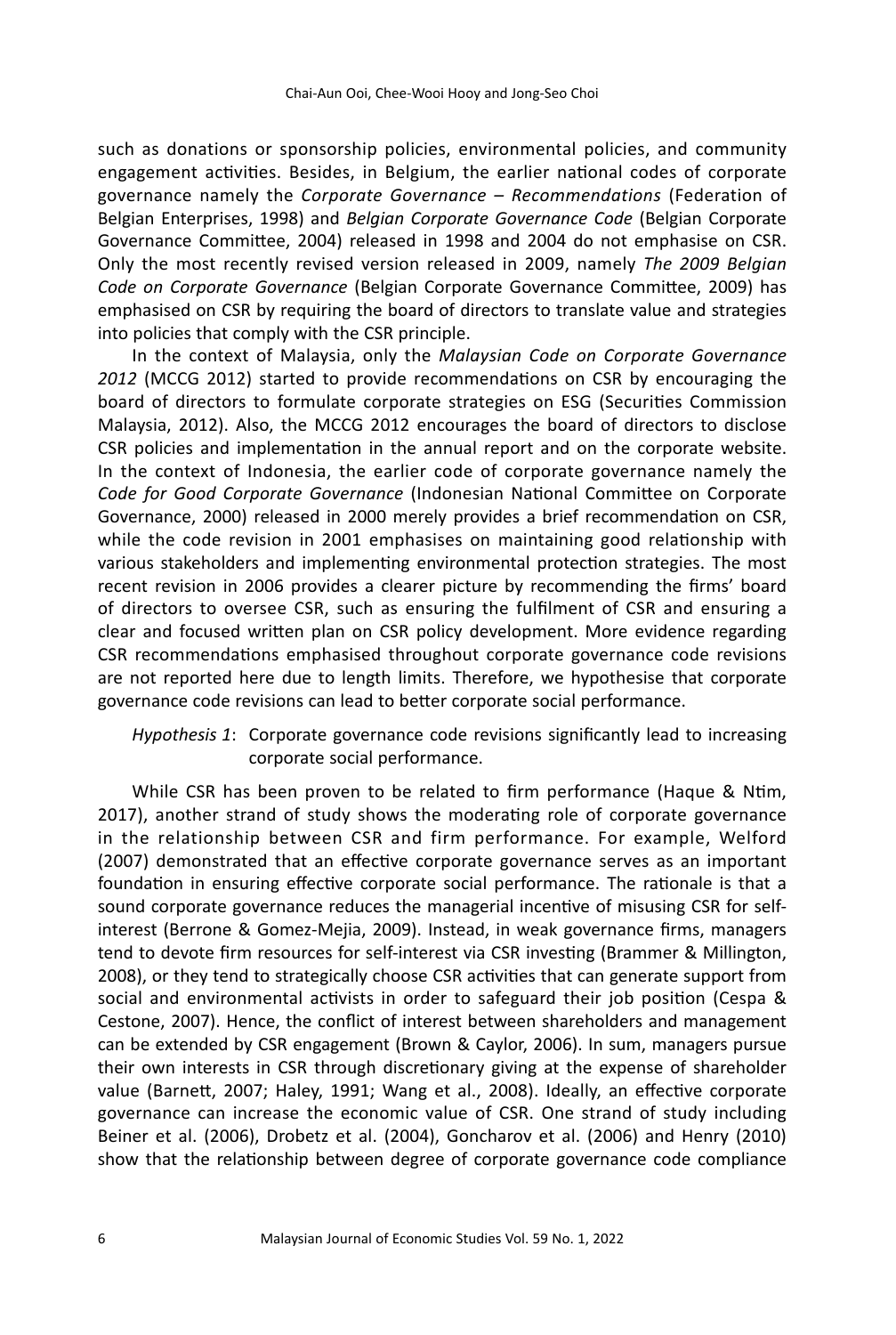and firm value is positive. Another strand of study, for example, Ntim and Soobaroyen (2013), show that corporate governance is able to improve the relationship between corporate social performance and financial performance.

Through corporate governance code revisions, if the firms substantively comply with the best recommended governance practices, the managers should have less opportunity in pursuing self-interest from CSR engagement. The explicit corporate governance institutional frameworks jointly integrating CSR and corporate governance as proposed by Ntim and Soobaroyen (2013) raises the issue on economic value enhancement given the aim of corporate governance is to maximise the shareholders' value. Therefore, we hypothesise that corporate governance code revisions that bring improvement to the firms' standard of governance should positively moderate the relationship between corporate social performance and firm value.

*Hypothesis 2*: Corporate governance code revisions positively moderate the relationship between corporate social performance and firm value.

# **4. Methodology**

This section describes the variable development of the codes of corporate governance, and the collection of other financial data. Then, this section presents construction of the regression models and the method of analysis.

# *4.1 Codes of Corporate Governance*

Following Aguilera and Cuervo-Cazurra (2009), this study only chooses the national codes of corporate governance that are not enforced by laws but because it is the majority. The selected codes can be either issued by governments, the stock exchange, employer association, and director association as part of a national commission to improve corporate governance. We download the codes of corporate governance from the European Corporate Governance Institute (ECGI) website. This study excludes the codes of corporate governance being developed to target private groups, such as codes for insurance companies, institutional investors, pension funds, etc. Also, drafts of codes of corporate governance before being officially published are not considered.

This study investigates public listed firms across thirty-five economies including Australia, Austria, Belgium, Brazil, Canada, China, Denmark, Egypt, Finland, France, Germany, Hong Kong, Hungary, India, Indonesia, Israel, Italy, Japan, Korea, Malaysia, Netherlands, Norway, New Zealand, Philippines, Poland, Portugal, Russia, Singapore, South Africa, Sweden, Switzerland, Taiwan, Thailand, Turkey, and the United Kingdom. These economies are selected because they have released the national codes of corporate governance and the information of the corporate governance code revisions are available in the European Corporate Governance Institute (ECGI) website.

Firm-level corporate governance data are downloaded from the ASSET4 ESG database that is powered by Thomson Reuters. However, because ASSET4 ESG does not fully cover the public listed firms of each market, hence, our sample contains only the firms that show available data in the database. Also, we exclude the sample from the US because the majority of US codes of corporate governance are mandated by laws,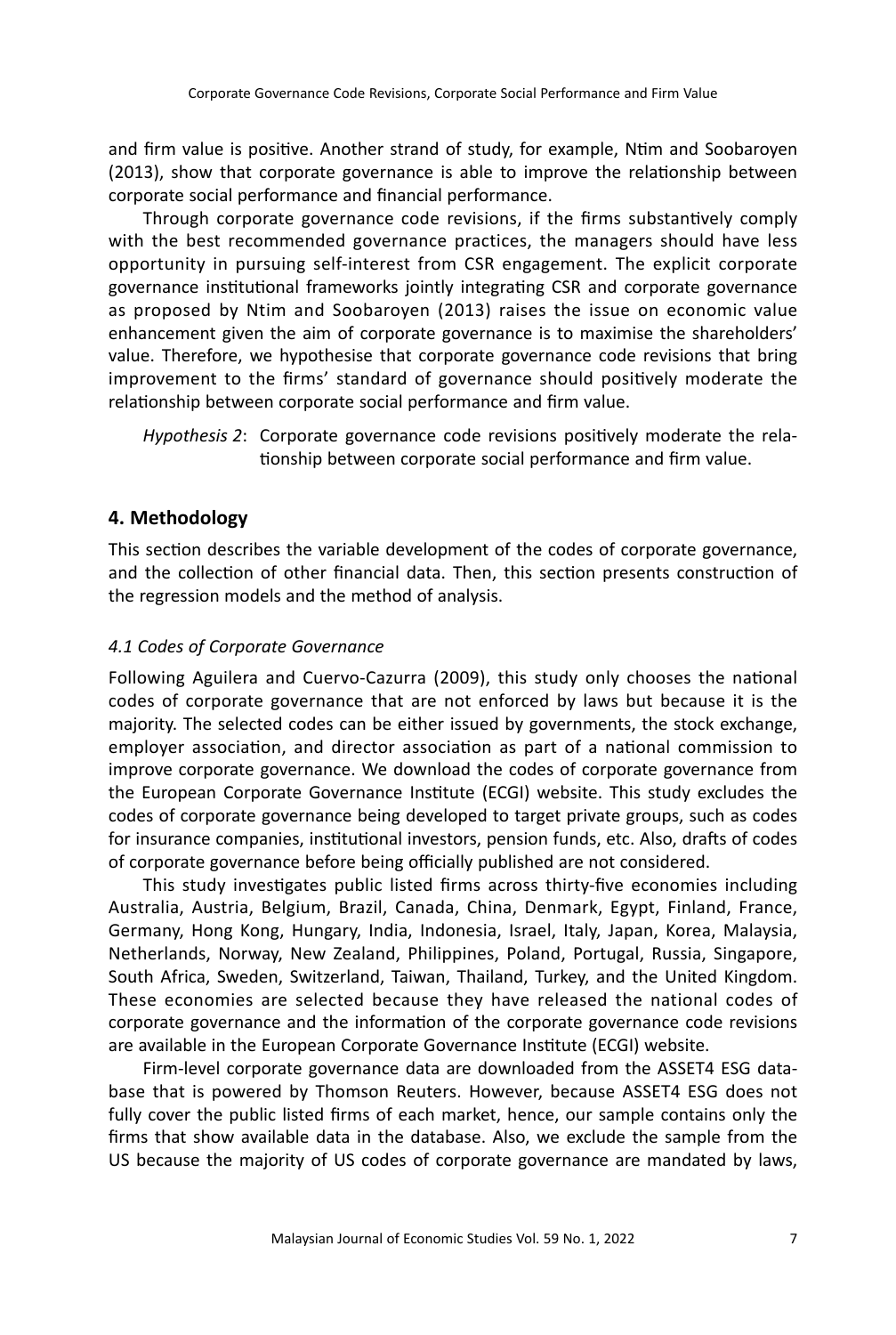and it is different with the other countries' national codes of corporate governance that usually allow voluntarily compliance. With that, the total number of firm-year observations of this study is 20,867. However, due to missing data for certain variables, we run the balance panel regression with only 11,192 total number of firm-year observations.

Also, this study extracts firm-level corporate social performance from the ASSET4 ESG database. The definition of corporate social performance is according to ASSET4 ESG. The other firm fundamental data including total assets, total debts, total sales and market-to-book value are downloaded from Datastream, a division of the Thomson Reuter database. All data covers from 2007 to 2014. The time span of the sample period is sufficient to account for more than one round of corporate governance code revision in the majority of the selected countries of this study because usually the revision is run in every four years.

Preliminary screening over the information of corporate governance code revisions reveals that there is one country in our sample having performed six rounds of corporate governance code revisions in the sample period. Because the sixth revision happens at the end of the sample period, we believe the effect on firms is less significant and not shown immediately. Also, because only a small number of firmyear observations are associated with the sixth corporate governance code revision over the total observations, therefore, we decide to exclude the sixth revision in our analysis. Thus, to capture the effect of progressive corporate governance code revisions, we construct five dummy variables which are *CodeRev1<sub>it</sub>*, *CodeRev2<sub>it</sub>*, *CodeRev3<sub>it</sub>*, CodeRev4<sub>it</sub>, and CodeRev5<sub>it</sub>.

According to the CSR literature, for example, Carroll (1979) decomposes CSR into four categories: economic (jobs, wages, services), legal (legal compliance), ethical (moral, right and fairness) and discretionary (philanthropic giving). Another example is shown in Lantos (2001), where CSR is decomposed into three categories: ethical (moral related decisions), altruistic (humanitarian/philanthropic), and strategic (strategic philanthropy to achieve business goals while protecting the welfare of society (see Jamali et al., 2008). In this study, we download the corporate social performance score from ASSET4 ESG which covers seven categories of CSR policies that include employment quality, health and safety, training and development, diversity, human rights, com-munity, and product responsibility.<sup>1</sup> All of these components used to construct corporate social performance have encompassed the aspects of CSR as suggested by Carroll (1979) and Lantos (2001).

 $1$  Employment quality policy includes employment satisfaction, salaries, salaries distribution, bonus plan for employees, generous fringe benefits, employment awards, trade union representation, employees leaving, turnover of employees; healthy and safety policy includes controlling injury rate, lost time industry rate, lost days, HIV-AIDS programme; training and development includes average training hours per employee, training cost, internal promotion, management training; diversity policy includes women employees, women managers, positive discrimination, flexible working hours, and day care services; human rights includes human rights contractor, human rights breaches contractor; community policy includes donations, cash donations, in-kind donations, crisis management systems; product responsibility policy includes customer satisfaction, product access low price, and healthy food or products.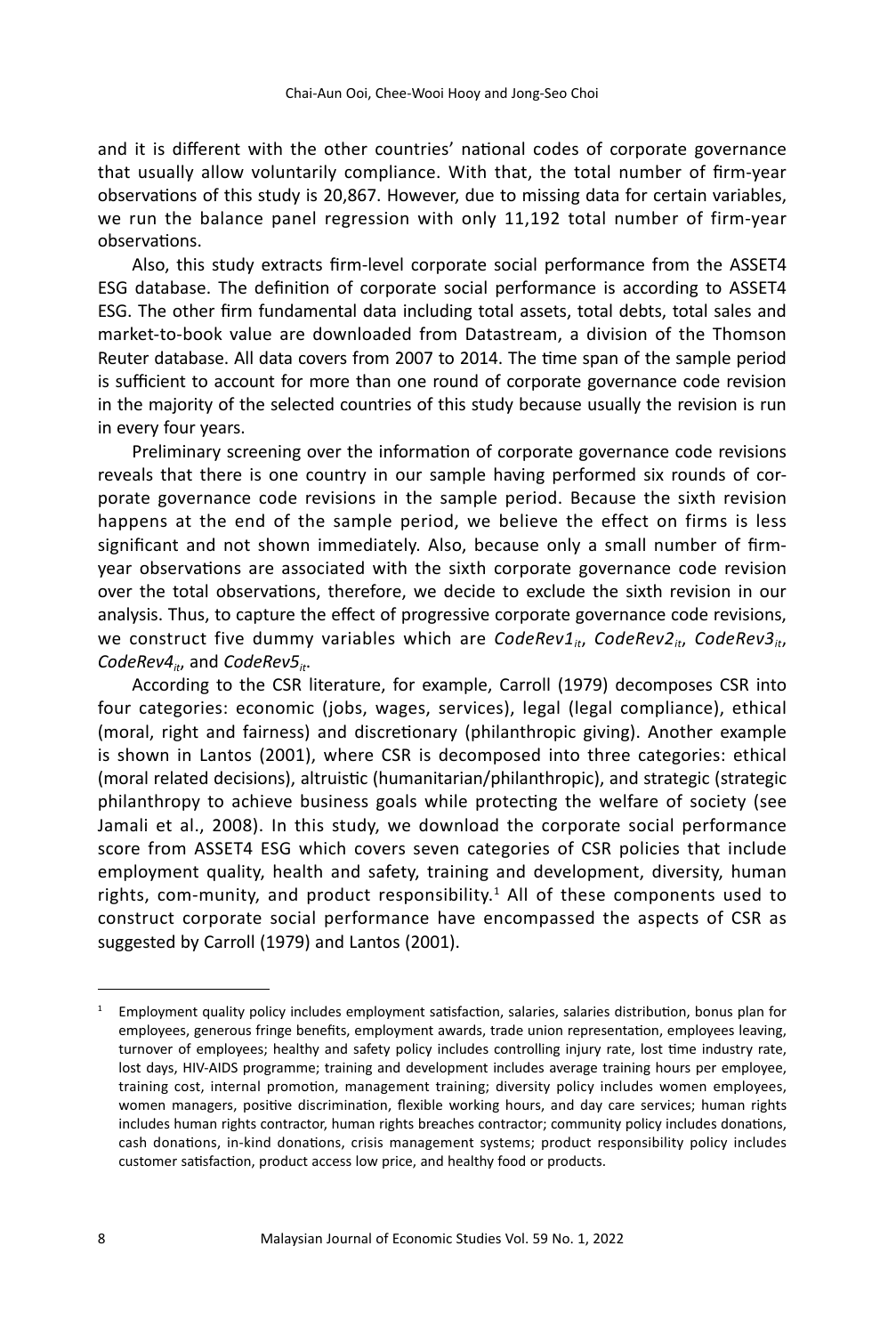#### *4.2 Model Construction*

To examine hypothesis 1 of this study, we construct equation 1 for analysis. Equation 1 examines the effect of corporate governance code revisions on corporate social performance (*SocialPerformance<sub>it</sub>*). The dependent variable, i.e., *SocialPerformance<sub>it</sub>*, indicates firm *i*'s capacity to generate trust and loyalty with its workforce, customers and society through using the best management practices to increase the company's reputation and the health of its licence to operate at year *t*.  $X_{S_{ir}}$  are independent variables controlling the effects of other firm fundamental variables.

$$
SocialPerformance_{it} = \alpha_{it} + Xs_{it} + R_{it} + C_{it} + \varepsilon_{it}
$$
\n(1)

 $X_{s_i}$  are the control variables. First, we control firm size (*FirmSize<sub>it</sub>*) that is measured by the natural logarithm of total assets of firm *i* at year *t*. Larger size firms can attract more attention and pressure in responding to stakeholders' demands (Burke et al., 1986). Hence, we expect firm size to be positively related to *SocialPerformance<sub>it</sub>*. Second, we incorporate leverage (*Leverage<sub>ii</sub>*) that is measured by total debt divided by total assets. According to Lamia et al. (2014), leverage has a significant positive impact on CSR disclosure. Hence, we expect the same for *Leverage<sub>it</sub>* giving its positive relationship with *SocialPerformance<sub>it</sub>*. Third, we control return on equity (*ROE<sub>it</sub>*) that represents profitability, measured by net income minus preferred dividend divided by total equity of firm *i* at year *t*. As higher profitability increases the firm's ability to engage more in social responsibility (see Kamil & Herusetya, 2012), we expect *ROE<sub>it</sub>* to be positively related to *SocialPerformance<sub>it</sub>*. Fourth, we control for Tobin's Q (*TobinQ<sub>it</sub>*) representing firm value that is measured by total equity market value plus total liabilities market value divided by total equity book value plus total liabilities book value. Fifth, we control corporate governance of firm *i* at year *t* by using *CGScore<sub>it</sub>* that is downloaded from ASSE4 ESG, and we expect good corporate governance leads to more CSR in order to create sustainable corporate growth. The control variables are also used by Cornett et al. (2016) and Kansal et al. (2014) in explaining CSR performance.

 $R<sub>i</sub>$  represents the variable of corporate governance code revisions. We capture the revisions in two ways. First, we capture the cumulative number of corporate governance code revisions in *CumulativeRevision<sub>it</sub>*. Second, we capture the progressive corporate governance code revisions happening within the sample period in the dummy variables (*CodeRev1<sub>it</sub>* – *CodeRev5<sub>it</sub>*). With that, we first replace  $R_i$  with *CumulativeRevision<sub>it</sub>* which is counted by the cumulative number of revised codes of corporate governance that are released at year *t*, we expect the estimate of *CumulativeRevision*<sub>it</sub> to be significantly positive. Then, we replace *CumulativeRevision<sub>it</sub>* with the dummy variables capturing the progressive code revisions. With that,  $CodeRev1<sub>t</sub>$  is a dummy variable representing the corporate governance code revision happening in the earliest of the sample period in year *t*; each firm *i* in the country that experiences the code revision is assigned a value of one from *t* until the year before the next revision. *CodeRev2<sub>it</sub>* is the dummy variable representing the second corporate governance code revision happening in the sample period after *CodeRev1<sub>it</sub>*. The following dummy variables namely *CodeRev3<sub>it</sub>*, *CodeRev4<sub>it</sub>*, and *CodeRev5<sub>it</sub>* represent the third, fourth and fifth corporate governance code revisions happening in the sample period.  $C_{it}$  contains the country dummies, industry dummies and year dummies complying with the dummy variable trap.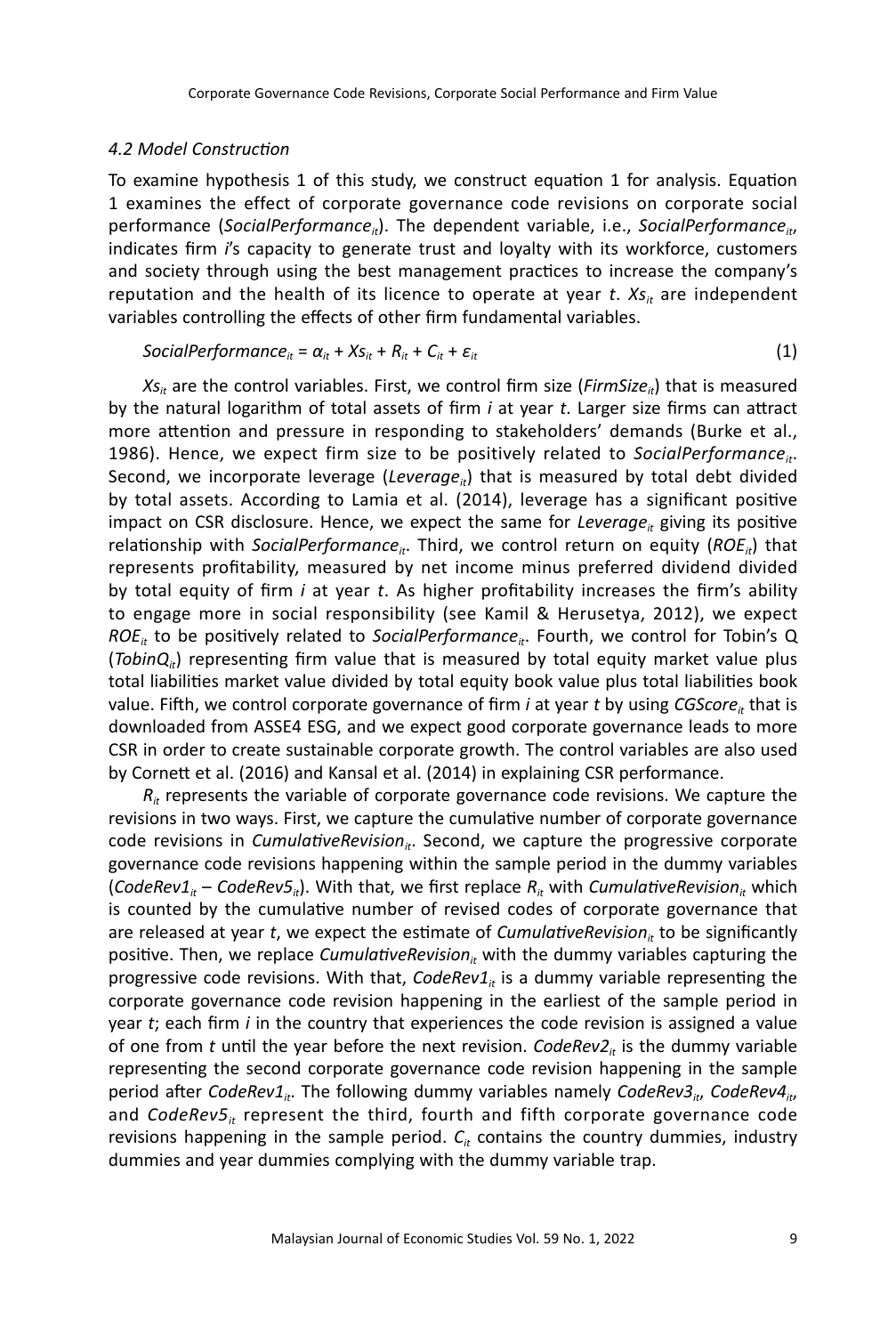To examine hypothesis 2 of this study, we construct equations 2a and 2b using subsamples of Corr<sup>CodeRev-CG</sup> = 1 and Corr<sup>CodeRev-CG</sup> = 0 respectively. The dependent variable is Tobin's Q (*TobinQ<sub>it</sub>*) representing firm value.  $X's_{it}$  are the control variables that include *FirmSize<sub>it</sub>*, *Leverage<sub>it</sub>*, *MTBV<sub>it</sub>*, *ROE<sub>it</sub>*, *CGScore<sub>it</sub>* and *SocialPerformance<sub>it</sub>*. We expect larger firms, higher leverage, better growth opportunity, higher profitability, better corporate governance and more CSR can improve the firms' competitiveness, and hence are positively related to *TobinQ<sub>it</sub>*.  $R_i$  is replaced by either *CumulativeRevision<sub>it</sub>* or *CodeRev<sub>it</sub>* - CodeRev6<sub>it</sub>. SocialPeformance<sub>it</sub> is the independent variable, and it is interacted with  $R_{it}$ . We expect the estimate of the interaction term to show higher positive value in equation 2a than in equation 2b.

$$
[TobinQ_{it} \mid \text{Corr}^{\text{CodeRev-G}} = 1] = \alpha_{it} + X's + R_{it} + R_{it} \times \text{SocialPerformance}_{it} + C_{it} + \epsilon_{it} \qquad (2a)
$$

$$
[TobinQ_{it} \mid Corr^{CodeRev-GG} = 0] = \alpha_{it} + X's + R_{it} + R_{it} \times SocialPerformance_{it} + C_{it} + \epsilon_{it}
$$
 (2b)

We extract the coefficients of correlation between *CGScore<sub>it</sub>* and *CumulativeRevision<sub>it</sub>*, as shown in equation 3.

$$
Corr^{CodeRev-CG} = \frac{Cov(GScore - CumulativeRevision)}{StdevCGScore_{ir}StdevCumulativeRevision_{ir}}
$$
\n(3)

where

 $COV$ (CGScore, Cumulative Revision)

$$
=\frac{(CGScore - \overline{CGScore}).(Cumulative Revision - \overline{Cumulative Revision})}{n-1}
$$
(4)

where Corr<sup>CodeRev-CG</sup> is the correlation between the *CGScore<sub>it</sub>* and *CumulativeRevision*<sub>it</sub> of firm *i*; *COV*(*CGScore-CumulativeRevision*)<sub>it</sub> is the covariance between *CGScore*<sub>it</sub> and *CumulativeRevisionjt*; *StdevCGScore* and *StdevCumulativeRevision* are the countryadjusted standard deviations of firm *i* and *CumulativeRevision<sub>ii</sub>; n* is the number of firms in  $R$  the total sample; *CGScore*<sub>*i*t</sub> is the industry and country adjusted mean of *CGScore*<sub>*it*</sub> in industry *d* of country *j* in year *t*, and *CumulativeRevision<sub>it</sub>* is the mean of *CumulativeRevision<sub>jt</sub>* of country *j*.

# *4.3 Alternative Method of Analysis: Heckman Sample Selection Bias Approach*

We are concerned that our empirical framework may contain potential endogeneity issues regarding corporate social performance. This is because corporate social performance can also be determined by firm fundamental variables such as firm size, Tobin's Q, corporate governance, etc. For example, large firms possess more established facilities and resources available for CSR activities. Also, firms with high Tobin's Q have higher incentive to engage in CSR so that they can gain more social support for future development. Even, a sound corporate governance may likely promote more CSR disclosure. Because our sample relies on data availability of the ASSET4 ESG, our results may be likely subjected to sample selection bias.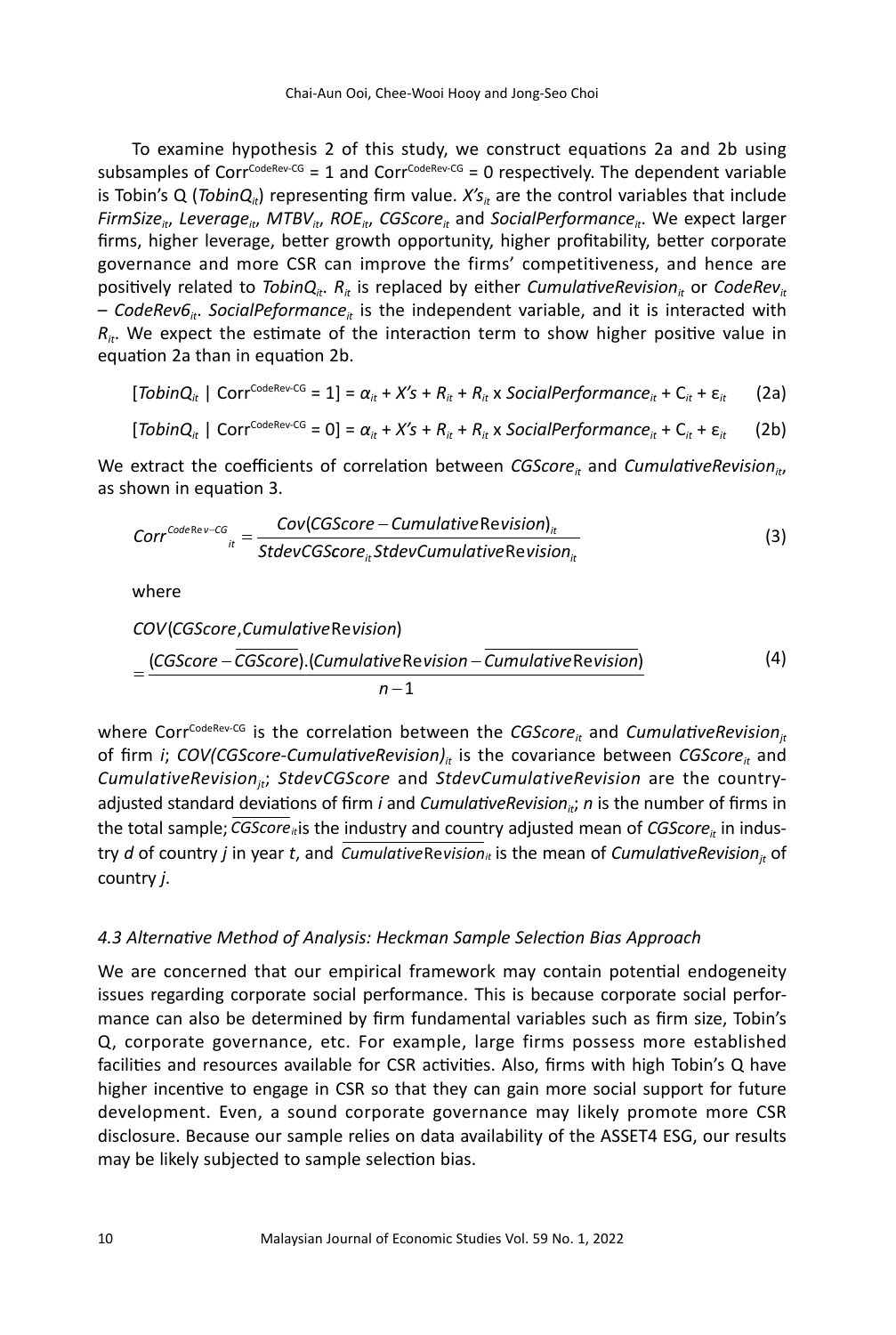Therefore, we apply the two-stage Heckman sample selection bias model. The first stage is to run the probit regression, and the second stage is to run pooled OLS based on equations 1, 2a and 2b. For equation 1, we first run the probit regression. The dependent variable is a dummy variable equals to 1 if *SocialPerformance<sub>it</sub>* is above the industry-adjusted median of the country at year *t* of firm *i*. The independent variables of the probit regression are the firm fundamental variables (*TobinQ<sub>it</sub>*, *FirmSize<sub>it</sub>*, *ROE<sub>it</sub>* and *CGScore<sub>it</sub>*) and the corporate governance variables include board size, board duality, ratio of independent directors, and a dummy variable that equals to 1 if the chairman is the ex-chief executive director. Country dummies, industry dummies and year dummies are also controlled in the probit regression. An inverse Mill's ratio (InverseMills<sub>it</sub>) is computed from the probit regression using the residuals, which is then incorporated in the second stage of pooled OLS.

# **5. Results and Discussion**

This section first provides the descriptive statistics of all variables used for analysis. Then, the results of correlations are reported, followed by the main regression results and then the robustness tests' results.

# *5.1 Descriptive Statistics*

Table 1 shows the descriptive statistics of the variables used in this study. The mean and median of  $TobinQ<sub>it</sub>$  are 1.61 and 1.23 respectively, with the standard deviation being 1.13. These indicate that a majority of the sample firms have positive firm value. The mean and median of *FirmSize<sub>it</sub>* are 17.29 and 17.04 respectively. The mean and median of *Leverage<sub>it</sub>* are 0.16 and 0.14. These indicate that a majority of the sample have low capital structure. The mean and median of  $ROE<sub>it</sub>$  are 0.13 and 0.12, with the standard deviation of 0.20. Besides, the mean and median of the  $CGScore_{it}$ 

|                                   | Observations | Mean  | Std Dev. |       | Percentile |       |
|-----------------------------------|--------------|-------|----------|-------|------------|-------|
|                                   |              |       |          | 25th  | 50th       | 75th  |
| Tobin $Q_{ir}$                    | 11192        | 1.61  | 1.13     | 1.01  | 1.23       | 1.77  |
| FirmSize <sub>ir</sub>            | 11192        | 17.29 | 2.97     | 15.04 | 17.04      | 19.50 |
| Leverage $_{it}$                  | 11192        | 0.16  | 0.16     | 0.03  | 0.14       | 0.26  |
| $ROE_{it}$                        | 11192        | 0.13  | 0.20     | 0.05  | 0.12       | 0.20  |
| CGScore <sub>ir</sub>             | 11192        | 0.43  | 0.30     | 0.14  | 0.43       | 0.73  |
| SocialPerformance $_{ir}$         | 11192        | 0.52  | 0.31     | 0.20  | 0.53       | 0.84  |
| Cumulative Revision <sub>ir</sub> | 11192        | 3.80  | 2.02     | 2.00  | 3.00       | 5.00  |
| $CodeRev1_{ir}$                   | 11192        | 0.59  | 0.49     | 0.00  | 1.00       | 1.00  |
| CodeRev2 <sub>ir</sub>            | 11192        | 0.23  | 0.42     | 0.00  | 0.00       | 0.00  |
| CodeRev3 <sub>ir</sub>            | 11192        | 0.06  | 0.24     | 0.00  | 0.00       | 0.00  |
| CodeRev4 <sub>ir</sub>            | 11192        | 0.03  | 0.17     | 0.00  | 0.00       | 0.00  |
| CodeRev5 <sub>n</sub>             | 11192        | 0.01  | 0.12     | 0.00  | 0.00       | 0.00  |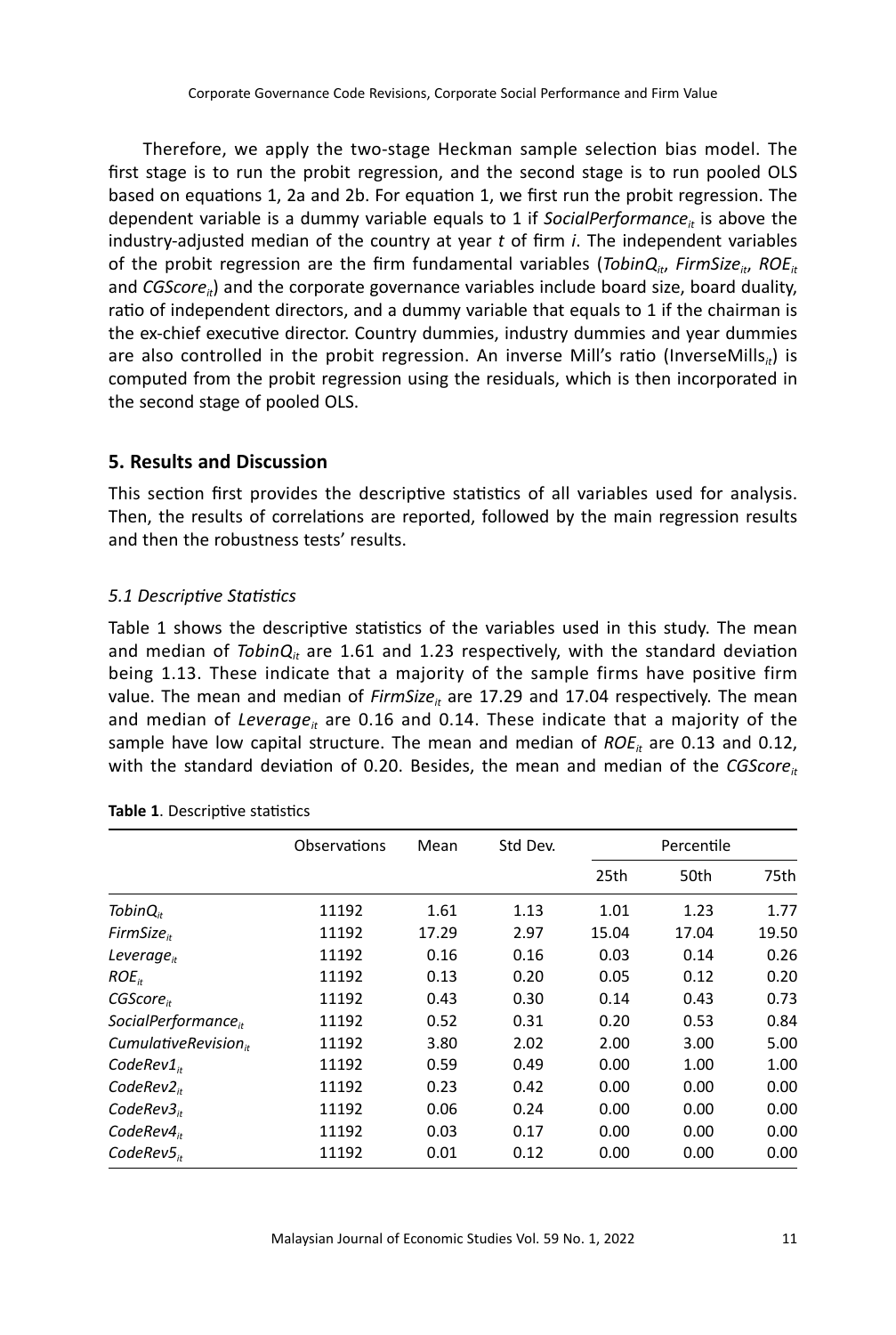are both 0.43, indicating that the sample firms' corporate governance have much room for improvement. However, the sample also contains a small portion of firms with extremely low and high corporate governance scores. The mean and median of SocialPerformance<sub>it</sub> are 0.52 and 0.53 respectively.

Even though the minimum value of the cumulative number of corporate governance code revisions is zero, this shows that some countries only begin to release their first codes of corporate governance in the middle of the sample period. *CodeRev1* has the largest mean value, followed by *CodeRev2* and so forth. This indicates that all the countries in the sample have at least experienced one corporate governance code revision within the sample period, while some countries have introduced two, three, four, or five corporate governance code revisions between the sample period.

Table 2 shows the correlations among the variables used in this study. There are no high correlations among the coefficients of correlation between the independent variables. The multicollinearity test shows low variance inflation factors (VIFs) among the independent variables (less than 5.00). In Table 2, this study observes that the cumulative number of corporate governance code revisions is positively correlated with the corporate social performance, and *CodeRev1* and *CodeRev2* are positively correlated with the corporate social performance. All of the coefficients of correlations are statistically significant at the 1 per cent level.

# *5.2 Regression Results of the Effect of Corporate Governance Code Revisions on Corporate Social Responsibility*

To examine hypothesis 1 of this study, Table 3 highlights the relationship between corporate governance code revisions and corporate social performance. Firm size (*FirmSize<sub>ii</sub>*) is positively related to corporate social performance, and the effect is statistically significant at the 1 per cent level (coeff =  $0.0206$ , p-value =  $0.0020$ ). The effect of leverage (*Leverage<sub>it</sub>*) is significantly negative at the 1 per cent level (coeff  $= -0.0827$ , p-value = 0.0002). The effect of return on equity (*ROE<sub>it</sub>*) is significantly positive at the 5 per cent level (coeff =  $0.0348$ , p-value =  $0.0133$ ). Tobin's Q (*TobinQ<sub>it</sub>*) do not show any significant relationship with corporate social performance, indicating that market-based performance does not significantly determine corporate social performance compared to accounting-based performance. Corporate governance score (*CGScore<sub>it</sub>*) is positively related to corporate social performance at the 1 per cent level of significance (coeff = 0.3491, p-value = 0.0000).

The estimate of cumulative corporate governance code revision is positive although the effect is not statistically significant. The dummy variables representing progressive corporate governance code revisions show significant positive relationship with corporate social performance, and the coefficients increase from *CodeRev1* to *CodeRev4*. Only the effect of *CodeRev5* is not statistically significant, which may be due to the small portion of sample involved in recent corporate governance code revision. The results indicate that progressive corporate governance code revisions significantly lead to the increase of corporate social performance. However, this study doubts that the increasing corporate social performance following the progressive corporate governance code revisions may be influenced by increasing global organisational legitimacy on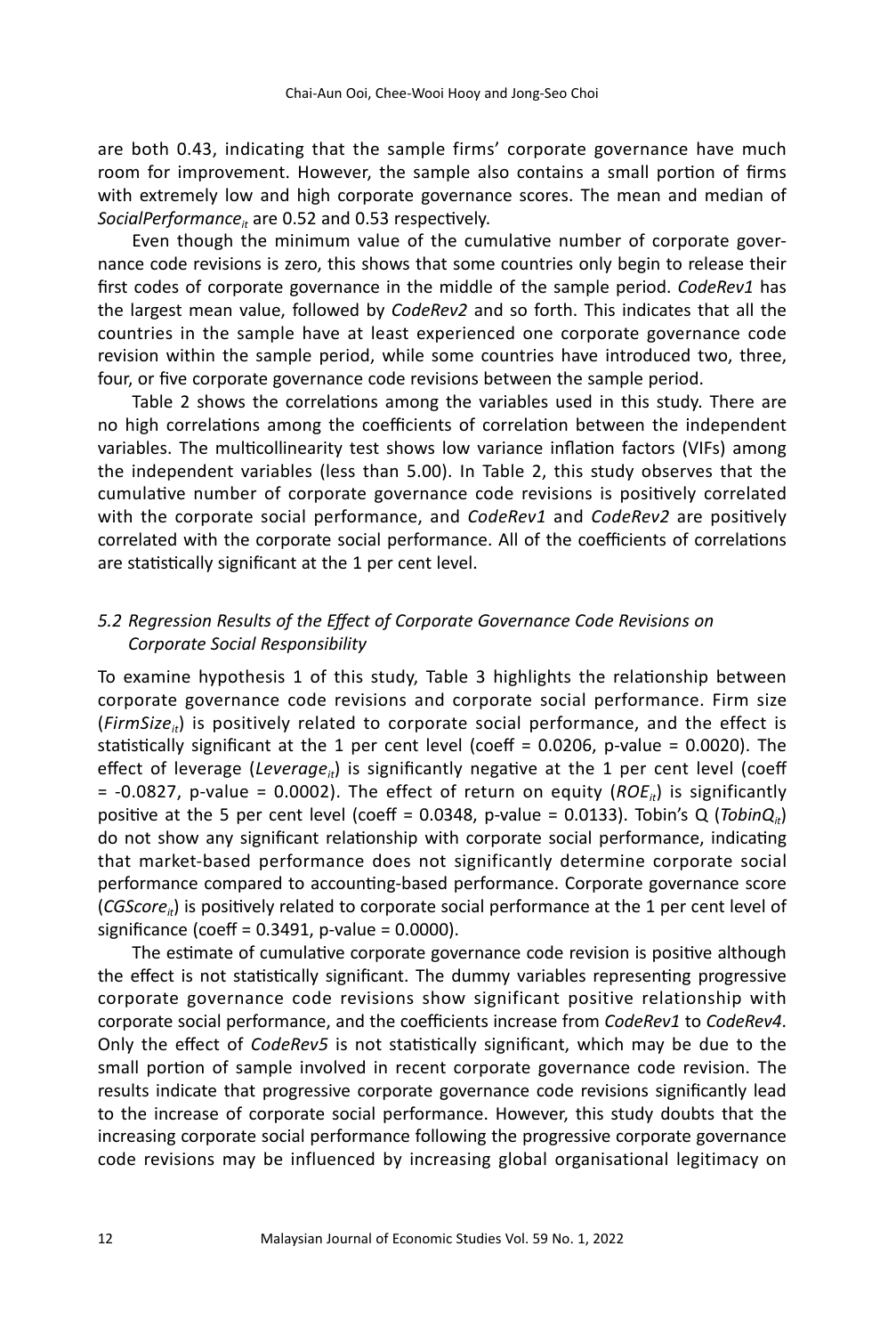| Table 2. Correlations                                                                                                                                                      |           |           |           |           |           |           |           |           |           |                |           |        |               |
|----------------------------------------------------------------------------------------------------------------------------------------------------------------------------|-----------|-----------|-----------|-----------|-----------|-----------|-----------|-----------|-----------|----------------|-----------|--------|---------------|
|                                                                                                                                                                            |           |           |           | 4         | L∩        | ဖ         |           | ∞         | თ         | $\overline{a}$ |           | 51     | $\frac{1}{2}$ |
| $TobinQ_{it}$                                                                                                                                                              | 1.0000    |           |           |           |           |           |           |           |           |                |           |        | 1.31          |
| 2 FirmSize $_{it}$                                                                                                                                                         | 0.2438    | 1.0000    |           |           |           |           |           |           |           |                |           |        | 1.73          |
| 3 Leverage $_{it}$                                                                                                                                                         | 0.1690    | $-0.0738$ | 1.0000    |           |           |           |           |           |           |                |           |        | 1.03          |
| $\mathsf{ROE}_\hbar$                                                                                                                                                       | 0.4186    | $-0.0886$ | $-0.0515$ | 1.0000    |           |           |           |           |           |                |           |        | 1.29          |
| $6$ CGScore $_{it}$                                                                                                                                                        | 0.0410    | $-0.4799$ | 0.1294    | 0.0615    | 1.0000    |           |           |           |           |                |           |        | 1.85          |
| 7 Social $P$ erformance $_{it}$                                                                                                                                            | $-0.0429$ | 0.1277    | 0.0466    | 0.0559    | 0.3874    | 1.0000    |           |           |           |                |           |        | 1.52          |
| 8 $Cumulative Revisionit$                                                                                                                                                  | $-0.0033$ | $-0.2763$ | 0.0546    | 0.0159    | 0.2610    | 0.2577    | 1.0000    |           |           |                |           |        | 2.95          |
| $9$ CodeRev1 <sub>it</sub>                                                                                                                                                 | $-0.0146$ | 0.1749    | 0.0085    | 0.0045    | $-0.1676$ | $-0.0633$ | $-0.4543$ | 1.0000    |           |                |           |        | 4.60          |
| 10 $CodeRev2_{it}$                                                                                                                                                         | 0.0029    | $-0.1171$ | 0.0032    | $-0.0036$ | 0.1234    | $-0.0447$ | $-0.0005$ | $-0.6404$ | 1.0000    |                |           |        | 4.05          |
| 11 $CodeRev3_{it}$                                                                                                                                                         | 0.0090    | $-0.1842$ | 0.0137    | 0.0068    | 0.1880    | 0.1010    | 0.4233    | $-0.3203$ | $-0.1478$ | 1.0000         |           |        | 2.88          |
| 12 $CodeReV4_{it}$                                                                                                                                                         | 0.0212    | $-0.1320$ | 0.0196    | 0.0068    | 0.1465    | 0.1185    | 0.4641    | $-0.2457$ | $-0.1134$ | $-0.0567$      | 1.0000    |        | 2.51          |
| 13 $CodeRev5_{it}$                                                                                                                                                         | 0.0086    | $-0.0532$ | 0.0091    | $-0.0179$ | 0.0060    | 0.0754    | 0.4031    | $-0.1670$ | $-0.0771$ | $-0.0386$      | $-0.0296$ | 1.0000 | 1.91          |
| Note: VIF is the variance inflation factor resulting from multicollinearity tests. The value of VIF lower than 5.00 indicates no multicollinearity issue in the regression |           |           |           |           |           |           |           |           |           |                |           |        |               |

*Note*: VIF is the variance inflation factor resulting from multicollinearity tests. The value of VIF lower than 5.00 indicates no multicollinearity issue in the regression ā  $\ddot{\phantom{0}}$ L a model.

#### Corporate Governance Code Revisions, Corporate Social Performance and Firm Value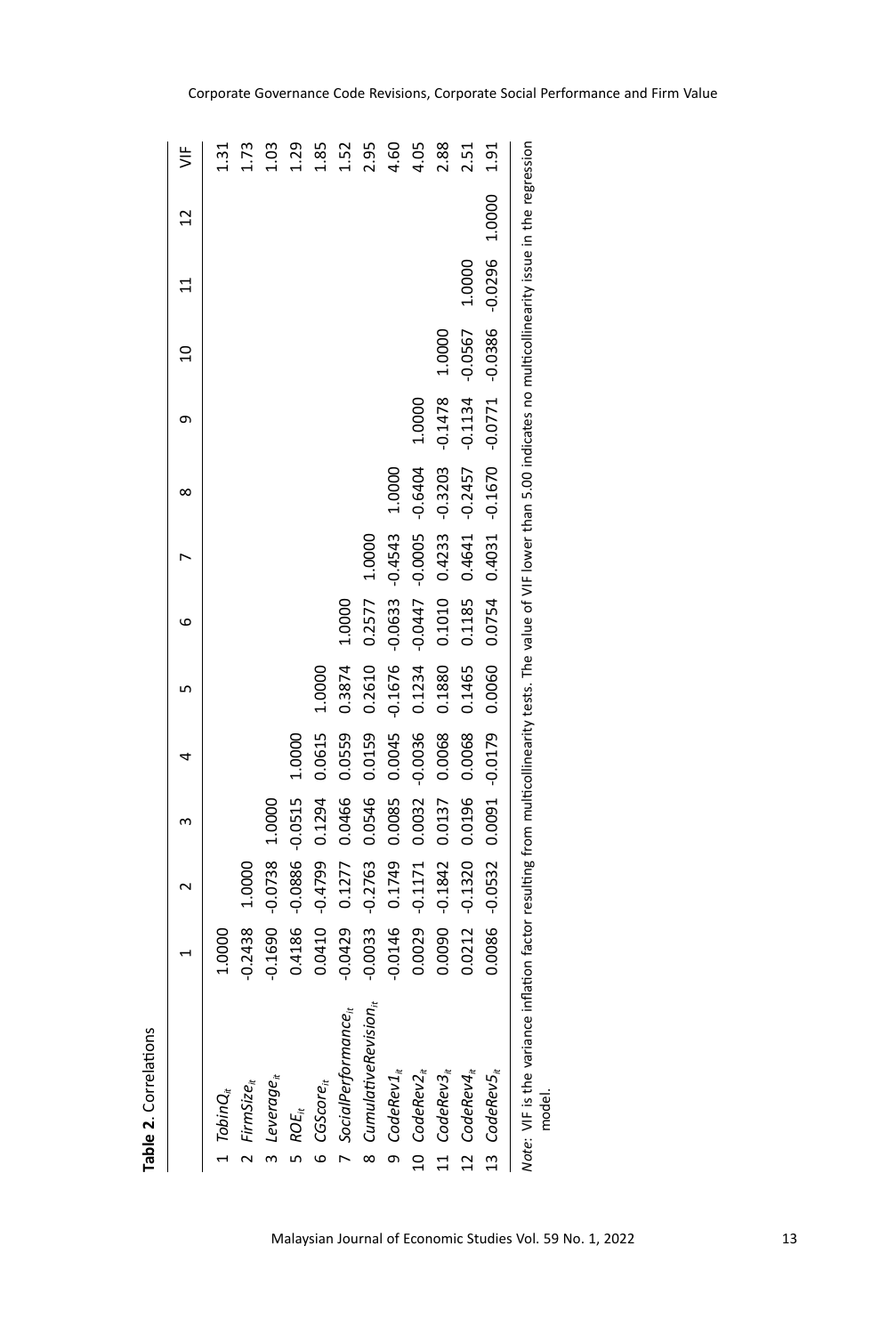| FirmSize <sub>ir</sub>     | $0.0206***$  | $0.0207***$  |
|----------------------------|--------------|--------------|
|                            | (0.0020)     | (0.0019)     |
| Leverage $_{it}$           | $-0.0827***$ | $-0.0828***$ |
|                            | (0.0002)     | (0.0002)     |
| $ROE_{it}$                 | $0.0348**$   | $0.0343**$   |
|                            | (0.0133)     | (0.0145)     |
| Tobin $Q_{ir}$             | $-0.0034$    | $-0.0031$    |
|                            | (0.3435)     | (0.3857)     |
| CGScore <sub>ir</sub>      | $0.3491***$  | $0.3449***$  |
|                            | (0.0000)     | (0.0000)     |
| CumulativeRevision $_{it}$ | 0.0049       |              |
|                            | (0.3013)     |              |
| $CodeRev1_{ir}$            |              | $0.0332**$   |
|                            |              | (0.0333)     |
| CodeRev2 <sub>ir</sub>     |              | $0.0405**$   |
|                            |              | (0.0423)     |
| CodeRev3 <sub>ir</sub>     |              | $0.0427*$    |
|                            |              | (0.0614)     |
| CodeRev4 <sub>ir</sub>     |              | $0.0456*$    |
|                            |              | (0.0969)     |
| CodeRev5 <sub>i</sub>      |              | 0.0169       |
|                            |              | (0.7032)     |
| $InverseMills_{it}$        | $-0.1290***$ | $-0.1285***$ |
|                            | (0.0000)     | (0.0000)     |
| Constant                   | $0.1044***$  | $0.0924***$  |
|                            | (0.4268)     | (0.4792)     |
| Country dummy              | Yes          | Yes          |
| Industry dummy             | Yes          | Yes          |
| Year dummy                 | Yes          | Yes          |
| Observations               | 11192        | 11192        |

**Table 3**. Regression results of the relationship between corporate governance code revision and corporate social performance

*Note*: \*\*\*, \*\* and \* represent the level of significance at 1%, 5% and 10%, respectively.

CSR. Unknown of CSR diffuses through coercive isomorphism, mimetic and normative pressures are undetermined at the present, but the results of Table 3 shows that corporate social performance increases following the exogenous legitimacy force.

# *5.3 Regression Results of the Moderating Effect of Corporate Governance Code Revisions on the Relationship between Corporate Social Performance and Firm Value*

Table 4 shows that the estimate of *SocialPerformance<sub>it</sub>* is negatively related to firm value, however, it is not statistically significant (coeff =  $-0.2075$ , p-value = 0.1037). The result is not new in literature because Cheung et al. (2010), El Ghoul et al. (2011)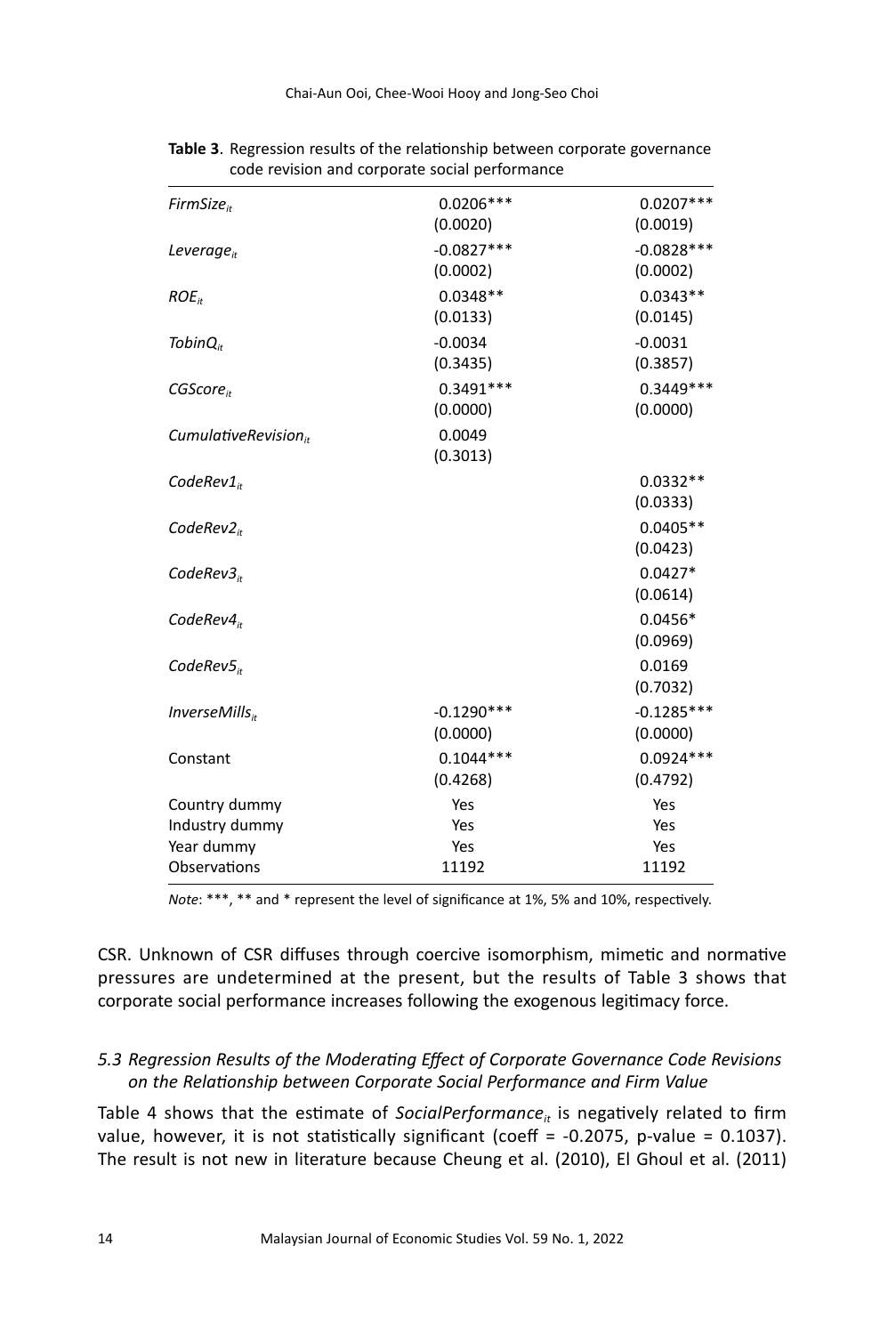and Jiao (2011) obtained similar effects of CSR. Even the impact of CSR is complicated as it can be explained from various aspects such as agency theory (e.g. Li et al., 2016), resource-based view (e.g. Branco & Rodrigues, 2006), stewardship theory (e.g. Balakrishnan et al., 2017), etc. However, the negative estimate of *SocialPerformance<sub>it</sub>* turns into positive when the variable is interacted with *CumulativeRevision<sub>it</sub>* although the effect is not statistically significant (coeff =  $0.0508$ , p-value =  $0.1503$ ). When

| SocialPerformance $_{it}$                                          | $-0.2075$<br>(0.1037)    | $-0.5667**$<br>(0.0382)  |
|--------------------------------------------------------------------|--------------------------|--------------------------|
| CumulativeRevision $_{it}$                                         | $-0.0018$<br>(0.9625)    |                          |
| CumulativeRevision <sub>it</sub> x SocialPerformance <sub>it</sub> | 0.0508<br>(0.1503)       |                          |
| CodeRev $1_{it}$                                                   |                          | $-0.5192**$<br>(0.0182)  |
| CodeRev $2_{it}$                                                   |                          | $-0.6709***$<br>(0.0047) |
| CodeRev3 <sub>ir</sub>                                             |                          | $-0.6910**$<br>(0.0303)  |
| CodeRev4 <sub>ir</sub>                                             |                          | $-0.2197$<br>(0.6112)    |
| CodeRev $5_{it}$                                                   |                          | 0.0594<br>(0.9148)       |
| CodeRev1 $_{it}$ x SocialPerformance $_{it}$                       |                          | $0.4843*$<br>(0.0763)    |
| CodeRev2 <sub>it</sub> x SocialPerformance <sub>it</sub>           |                          | $0.6478**$<br>(0.0240)   |
| CodeRev3 <sub>it</sub> x SocialPerformance <sub>it</sub>           |                          | 0.7995**<br>(0.0348)     |
| CodeRev $4_{it}$ x SocialPerformance $_{it}$                       |                          | 0.2380<br>(0.6369)       |
| CodeRev $5_{it}$ x SocialPerformance <sub>it</sub>                 |                          | 0.3821<br>(0.6049)       |
| <b>Inverse Mills</b>                                               | $-1.3674***$<br>(0.0000) | $-1.3557***$<br>(0.0000) |
| Constant                                                           | $8.0411***$<br>(0.0000)  | 8.4978 ***<br>(0.0000)   |
| Control variables                                                  | Yes                      | Yes                      |
| Country effect                                                     | Yes                      | Yes                      |
| Industry effect                                                    | Yes                      | Yes                      |
| Year effect                                                        | Yes                      | Yes                      |
| Observations                                                       | 11192                    | 11192                    |

**Table 4**. Regression results of the moderating effect of corporate governance code revisions on the relationship between corporate social performance and firm value

*Note*: \*\*\*, \*\* and \* represent the level of significance at 1%, 5% and 10%, respectively.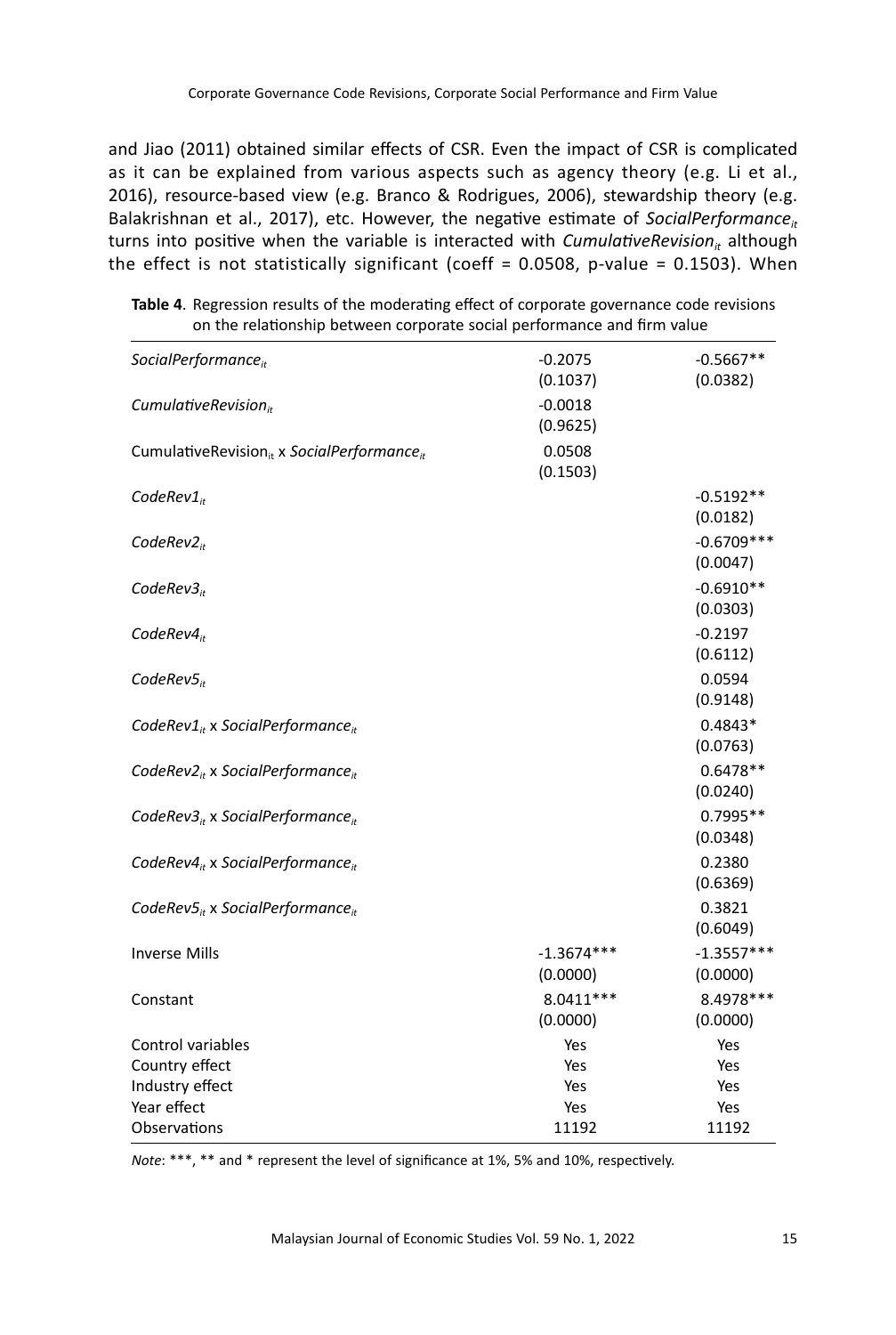SocialPerformance<sub>it</sub> interacts with the corporate governance code revision dummy variables, three out of five estimates display significantly positive values, which are  $CodeRev1<sub>it</sub>$  x *SocialPerformance<sub>it</sub>*, *CodeRev2<sub>it</sub>* x *SocialPerformance<sub>it</sub>* and *CodeRev3<sub>it</sub>* x *SocialPerformance<sub>it</sub>*. Non-significant estimates of the other interaction terms *CodeRev4<sub>it</sub>* x *SocialPerformance<sub>it</sub>* and *CodeRev5<sub>it</sub>* x *SocialPerformance<sub>it</sub>* might be because lesser observations comply with the fourth and fifth rounds of code revisions within the sample period. For the three interaction terms that are statistically significant, the magnitude of estimates increases from *CodeRev1<sub>it</sub>* to *CodeRev3<sub>it</sub>* (0.4843 vs 0.6478) vs 0.7995), which indicates that progressive corporate governance code revisions are significantly related to improvement of economic value of CSR as reflected in Tobin's Q.

The overall results of Table 4 suggest that corporate governance code revisions raise the economic impact of corporate social performance. This implies that corporate governance code revisions act as a catalyst of improving the relationship between corporate social performance and firm value. Therefore, hypothesis 2 of this study is accepted.

In general, this study indicates that corporate governance code revisions lead to increasing corporate social performance. Next, this study reveals that the progressive corporate governance code revisions positively moderate the impact of corporate social performance on firm value. In addition, this study shows more detailed evidence that only those firms' corporate governance which is positively impacted by corporate governance code revisions exhibit a significant positive relationship between their corporate social performance and firm value.

In summary, we denote that corporate governance code revisions can act as a catalyst pushing firms to engage in more CSR and reduce agency-based CSR decision. With that, we find that firm value is positively related to corporate social performance over progressive corporate governance code revisions. The increased firm value may be due to better performance in terms of profitability, stability, growth, etc. following the practices of stakeholder management (Donaldson & Preston, 1995) because the firms can enjoy lower cost of equity financing (El Ghoul et al., 2011).

#### *5.4 Robustness Tests*

5.4.1 Subsample Regression Results by High and Low Correlation between Corporate Governance Code Revisions and Firm-level Corporate Governance Score

We conduct additional analysis by repeating the regressions of Table 4 in Table 5 based on two subsample groups: one with the observations tied with above median of the coefficient of correlation between *CumulativeRevisions*<sup>#</sup> and *CGScore*<sup>#</sup> adjusted by industry and country (Correlation<sub>CumulativeRevision-CGScore</sub>), and another one with the observations below the median. In Table 5, the estimate of the interaction term *CumulativeRevision<sub>it</sub>* x *SocialPerformance<sub>it</sub>* is only statistically significant (coeff = 0.1843, p-value = 0.0004) in the subsample of Correlation<sub>CumulativeRevision-CGScore</sub> above the median. However, the estimate of the interaction term is not statistically significant (coeff  $=$ 0.0302, p-value = 0.4144) in the subsample of Correlation $_{\text{Cumulative Review-CGScore}}$  below the median. With respect to the interaction terms with the dummy variables of code revisions (*CodeRev1<sub>it</sub>* – *CodeRev5<sub>it</sub>*), for the subsample of Correlation<sub>CumulativeRevision-CGScore</sub>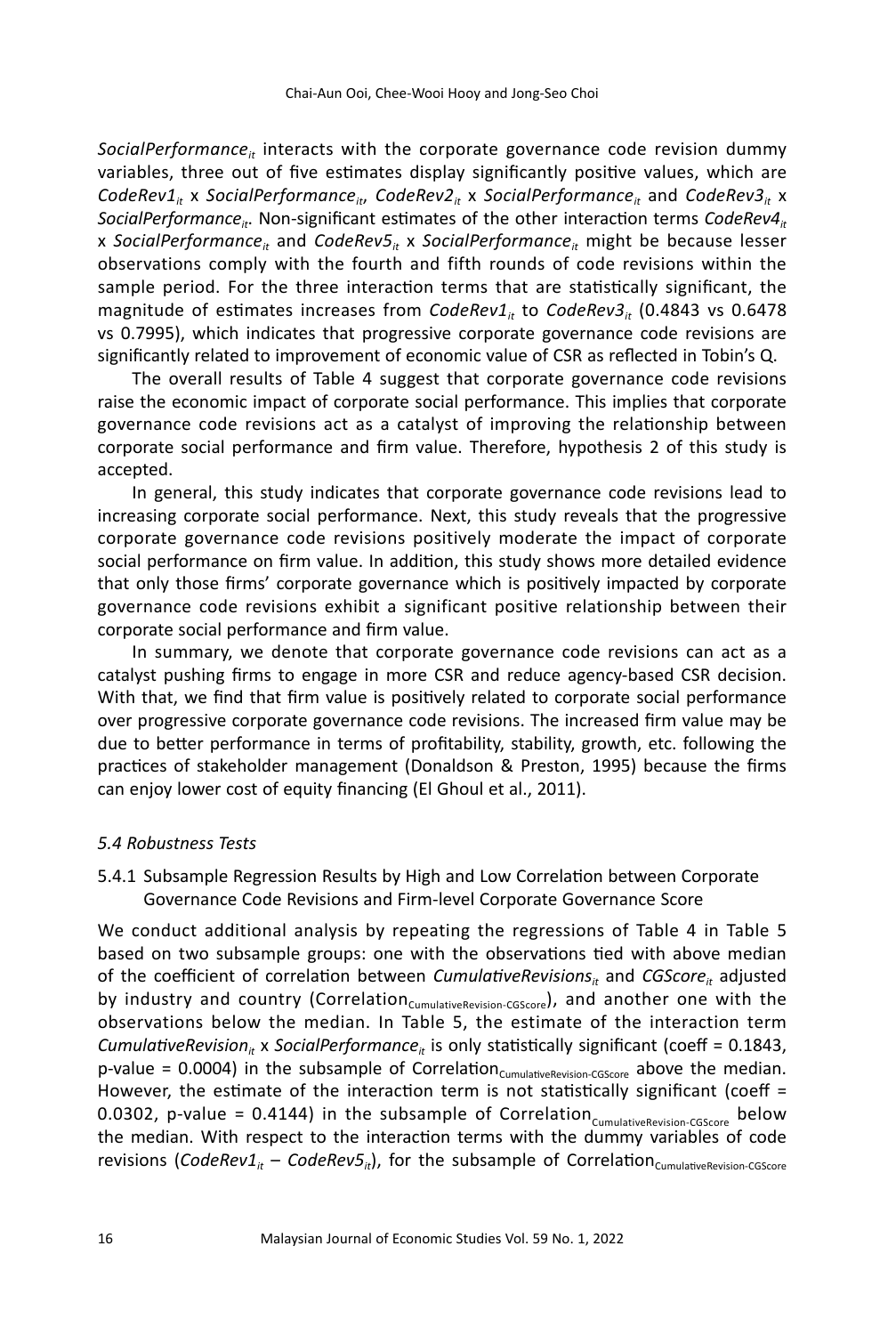|                                                             | Subsamples                                                            |                                                                       |                                                                           |                                                                       |  |
|-------------------------------------------------------------|-----------------------------------------------------------------------|-----------------------------------------------------------------------|---------------------------------------------------------------------------|-----------------------------------------------------------------------|--|
|                                                             | $Correlation_{\text{Cumulative}}$<br>Revision-CGScore<br>below median | $Correlation_{\text{Cumulative}}$<br>Revision-CGScore<br>above median | $Correlation_{\text{Cumulative}_{-}}$<br>Revision-CGScore<br>below median | Correlation <sub>Cumulative</sub><br>Revision-CGScore<br>above median |  |
| SocialPerformance <sub>it</sub>                             | $-0.0693$<br>(0.6379)                                                 | $-0.7646***$<br>(0.0001)                                              | $-0.4051$<br>(0.1152)                                                     | $-1.2519***$<br>(0.0003)                                              |  |
| Cumulative Revision <sub>ir</sub>                           | $-0.0100$<br>(0.7971)                                                 | $-0.1475***$<br>(0.0072)                                              |                                                                           |                                                                       |  |
| Cumulative Revision $_{it}$ x<br>SocialPerformance $_{it}$  | 0.0302<br>(0.4144)                                                    | $0.1843***$<br>(0.0004)                                               |                                                                           |                                                                       |  |
| $CodeRev1_{it}$                                             |                                                                       |                                                                       | $-0.5095**$<br>(0.0151)                                                   | $-0.9316***$<br>(0.0006)                                              |  |
| CodeRev2 <sub>ir</sub>                                      |                                                                       |                                                                       | $-0.5942**$<br>(0.0106)                                                   | $-1.2983***$<br>(0.0000)                                              |  |
| CodeRev3 <sub>ir</sub>                                      |                                                                       |                                                                       | $-0.7514**$<br>(0.0142)                                                   | $-1.4512***$<br>(0.0005)                                              |  |
| CodeRev4 <sub>it</sub>                                      |                                                                       |                                                                       | $-0.6889$<br>(0.1127)                                                     | $-2.0498***$<br>(0.0022)                                              |  |
| $CodeRev5_{it}$                                             |                                                                       |                                                                       | $-1.0805**$<br>(0.0262)                                                   | $-1.8608$<br>(0.2032)                                                 |  |
| $CodeRev1_{it}$ x<br>SocialPerformance <sub>it</sub>        |                                                                       |                                                                       | $0.4268*$<br>(0.0944)                                                     | 0.9667 ***<br>(0.0049)                                                |  |
| CodeRev $2_{it}$ x<br>SocialPerformance <sub>it</sub>       |                                                                       |                                                                       | 0.4413<br>(0.1087)                                                        | 1.3967***<br>(0.0001)                                                 |  |
| CodeRev3 <sub>it</sub> x<br>SocialPerformance <sub>it</sub> |                                                                       |                                                                       | 0.6786*<br>(0.0559)                                                       | 1.6909 ***<br>(0.0007)                                                |  |
| CodeRev $4_{it}$ x<br>SocialPerformance <sub>it</sub>       |                                                                       |                                                                       | 0.6435<br>(0.1996)                                                        | 2.2266***<br>(0.0038)                                                 |  |
| CodeRev5 <sub>it</sub> x<br>SocialPerformance <sub>it</sub> |                                                                       |                                                                       | 2.3342 ***<br>(0.0005)                                                    | 2.2472<br>(0.1993)                                                    |  |
| $InverseMills_{ir}$                                         | $0.6118***$<br>(0.0000)                                               | $-1.0223***$<br>(0.0000)                                              | $0.5889***$<br>(0.0000)                                                   | $-1.0100***$<br>(0.0000)                                              |  |
| Constant                                                    | $-0.0245$<br>(0.9649)                                                 | 8.0239 ***<br>(0.0000)                                                | 0.5449<br>(0.3419)                                                        | 8.4374 ***<br>(0.0000)                                                |  |
| Control variables                                           | Yes                                                                   | Yes                                                                   | Yes                                                                       | Yes                                                                   |  |
| Country dummies                                             | Yes                                                                   | Yes                                                                   | Yes                                                                       | Yes                                                                   |  |
| Industry dummies                                            | Yes                                                                   | Yes                                                                   | Yes                                                                       | Yes                                                                   |  |
| Year dummies                                                | Yes                                                                   | Yes                                                                   | Yes                                                                       | Yes                                                                   |  |
| Observations                                                | 4659                                                                  | 6533                                                                  | 4659                                                                      | 6533                                                                  |  |

**Table 5**. Subsample regression results of the moderating effect of corporate governance code revisions on the relationship between corporate social performance and firm value

*Notes*: \*\*\*, \*\* and \* represent the level of significance at 1%, 5% and 10%, respectively. The coefficients of the control variables are not reported in this table.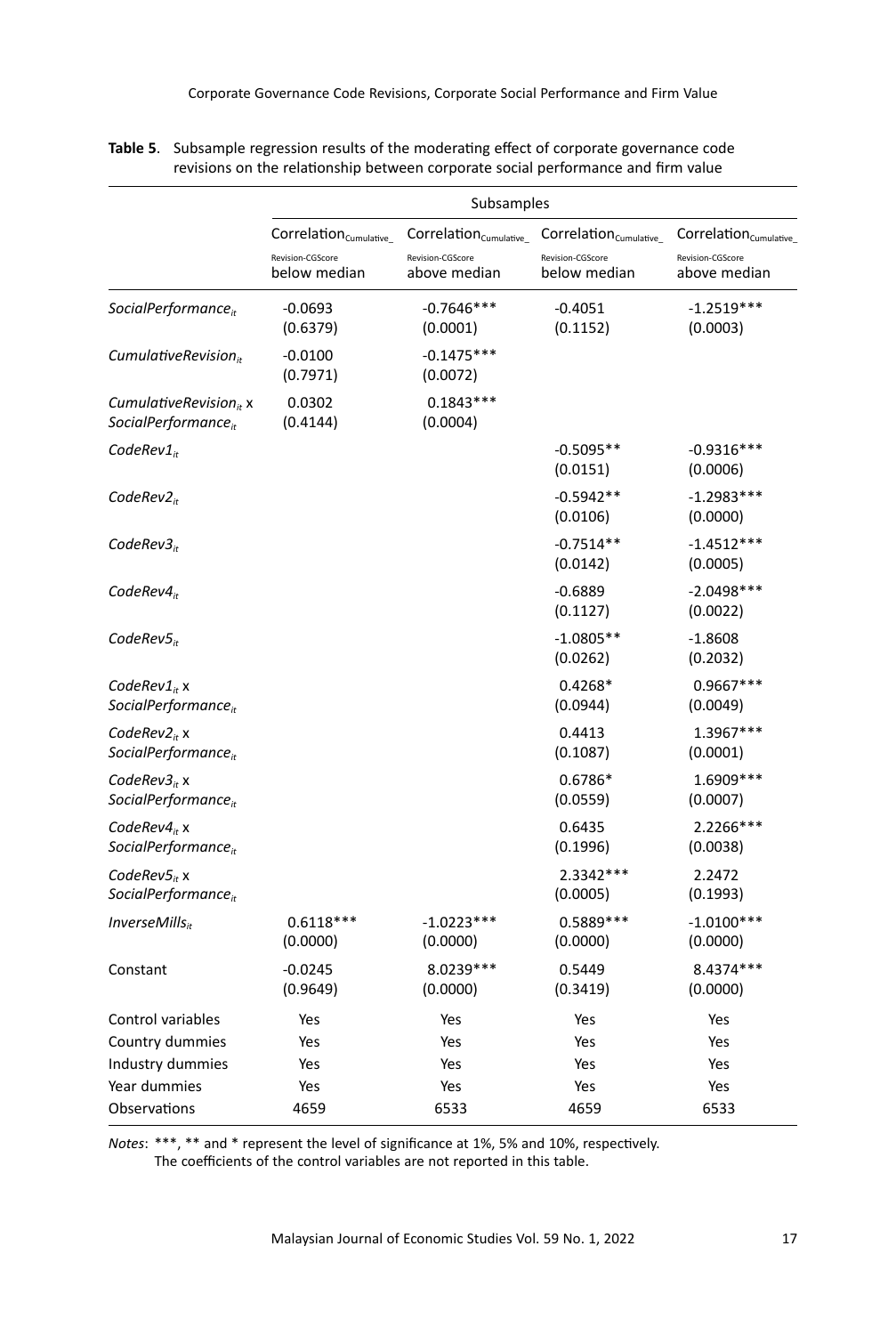above the median, the estimates of all interaction terms except *SocialPerformance<sub>it</sub>* x *CodeRev5it* show significant positive values, with the values increasing with the progressive revisions.

Therefore, the results of Table 5 provide a twofold information. First, the significant positive moderating effect of corporate governance code revisions reveal that institutional corporate governance reforms lead to enhancement of economic value of CSR. In other words, this implies that there might have been agency issues in CSR, and the role of corporate governance is important in this context. Also, the role of corporate governance in CSR is documented in Berrone and Gomez-Mejia (2009) and Welford (2007). Therefore, in this study, we find that only firms whose corporate governance that has close positive correlation with the corporate governance code revisions exhibit positive relationship between corporate social performance and firm value.

# 5.4.2 Re-Estimation using New Definition of Social Responsibility Score

Following Chatterji et al. (2009), Kim et al. (2014) and Yoon et al. (2019), we re-define corporate social performance by adjusting with the industry mean of the social performance score of a country. The new corporate social performance measure is undergoing transformation to preserve the relative distance between a firm's corporate social performance in the industry of a country. The industry classification here is based on the 2-digit SIC code. The formula for the measure is:

(*SocialPerformance<sub>it</sub>* of firm *i* in year *t* – minimum of *SocialPerformance<sub>it</sub>* of firm *i*'s industry in year *t*) Maximum *SocialPerformance*<sub>it</sub> of firm *i*'s industry in year  $t -$ *Ind\_SocialPerformance*<sub>it</sub> =

minimum of *SocialPerformance*<sub>it</sub> of firm *i*'s industry in year *t*)

With the newly defined corporate social responsibility measure (*Ind\_SocialPerfor* $mance_{it}$ ), which takes into account the industry norms in CSR, we re-run the regressions based on Model 1 and Model 2, and we find that the main findings are unchanged, as presented in Table 6.

#### *5.5 Additional Analysis*

As the impact of CSR on firm value may be driven by firm age, we argue that older firms that usually have more established governance structure and stronger relationship with the stakeholders should make the better CSR decisions that can satisfy shareholders and stakeholders. However, it is unknown how young and older firms react to the corporate governance code revisions. Therefore, we re-examine Equation 2 based on subsample of low- and high-aged firms in order to understand how firm age matters to the relationship between corporate social performance and firm value in the progressive corporate governance code revisions.

We first run using the total sample by adding firm age as the control variable. Then, we re-run the regression based on the subsamples of firm age above and below the country-adjusted mean value. The subsample regressions are able to tell how the moderating effects of the progressive corporate governance code revisions (CodeRev1<sub>it</sub>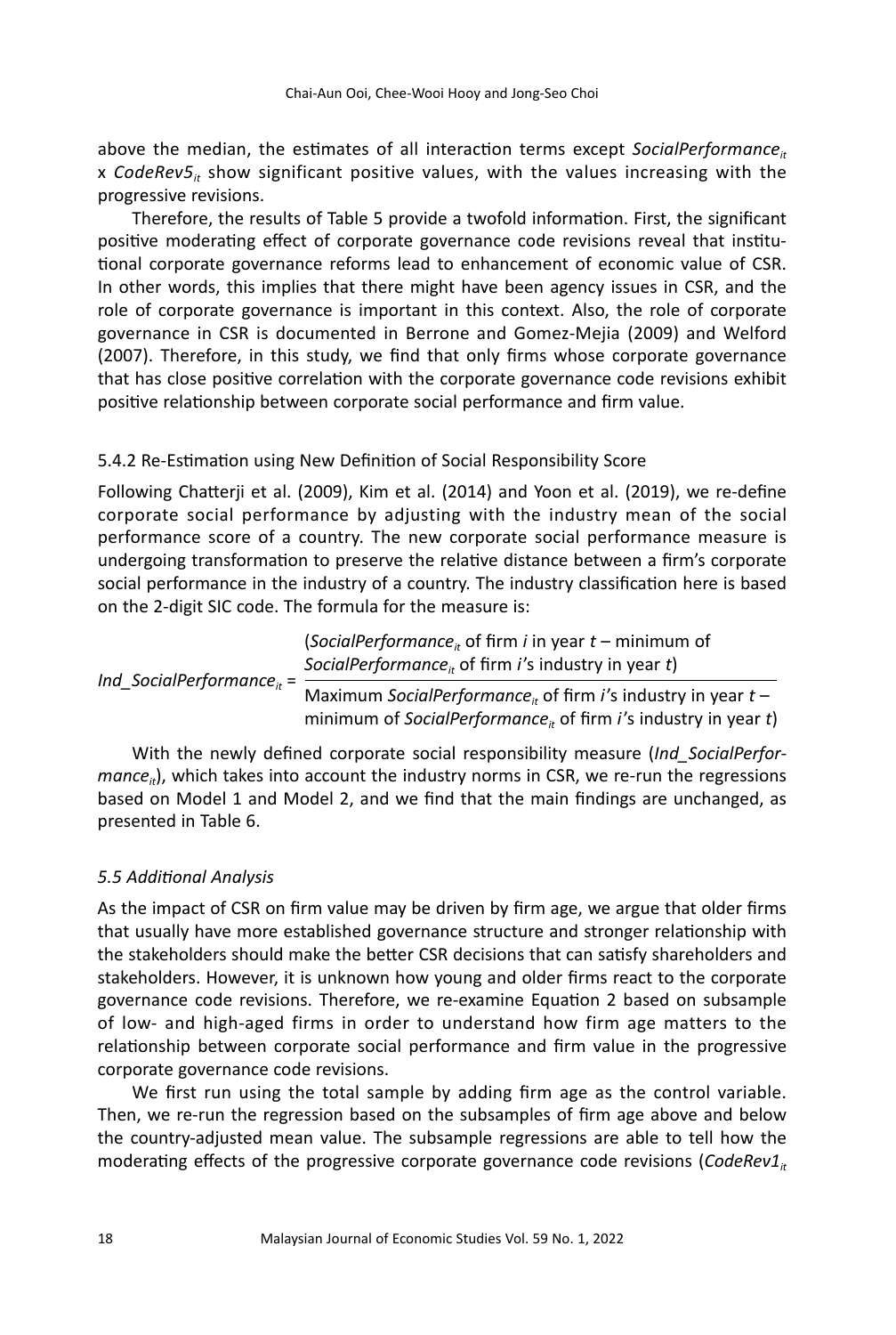|                                     | IndAdj SocialScore Tobin's Q |                        | $Correlation_{Cumulative_{}}$    | Correlation <sub>Cumulative</sub> |
|-------------------------------------|------------------------------|------------------------|----------------------------------|-----------------------------------|
| Dependent Variable                  | <b>Total Sample</b>          | <b>Total Sample</b>    | Revision-CGScore<br>below median | Revision-CGScore<br>above median  |
| $CodeRev1_{it}$                     | $-0.0284*$                   | $-0.5713***$           | $-0.1881$                        | $-0.9575***$                      |
|                                     | (0.0796)                     | (0.0049)               | (0.4781)                         | (0.0014)                          |
| CodeRev2 <sub>ir</sub>              | $-0.0324*$                   | $-0.6481***$           | $-0.147$                         | $-1.2862***$                      |
|                                     | (0.0580)                     | (0.0027)               | (0.6023)                         | (0.0001)                          |
| CodeRev3 <sub>it</sub>              | $0.0373*$                    | $-0.7509***$           | $-0.3308$                        | $-1.4575***$                      |
|                                     | (0.0561)                     | (0.0072)               | (0.3450)                         | (0.0010)                          |
| CodeRev4 <sub>it</sub>              | $0.0645***$                  | $-0.6717*$             | $-0.0721$                        | $-1.9020***$                      |
|                                     | (0.0085)                     | (0.0730)               | (0.8713)                         | (0.0044)                          |
| $CodeRev5_{it}$                     | 0.0362                       | $-0.3442$              | 0.3286                           | $-2.0972$                         |
|                                     | (0.4091)                     | (0.5583)               | (0.5930)                         | (0.2933)                          |
| Ind SocialPerformance <sub>it</sub> |                              | $-0.4519*$<br>(0.0556) | 0.1021<br>(0.7380)               | $-1.1506***$<br>(0.0013)          |
| CodeRev1 <sub>it</sub> x            |                              | $0.5277**$             | 0.1166                           | $0.9662***$                       |
| Ind_SocialPerformance <sub>it</sub> |                              | (0.0272)               | (0.7059)                         | (0.0075)                          |
| CodeRev $2_{it}$ x                  |                              | $0.5738**$             | 0.0453                           | 1.3038 ***                        |
| Ind SocialPerformance <sub>it</sub> |                              | (0.0210)               | (0.8882)                         | (0.0005)                          |
| CodeRev $3i$ x                      |                              | $0.8328***$            | 0.3824                           | 1.6388***                         |
| Ind SocialPerformance <sub>it</sub> |                              | (0.0089)               | (0.3361)                         | (0.0013)                          |
| $CodeRev4_{ir}$ x                   |                              | $0.7405*$              | 0.2027                           | 1.9674 ***                        |
| Ind_SocialPerformance <sub>it</sub> |                              | (0.0786)               | (0.6870)                         | (0.0081)                          |
| $CodeRev5it$ x                      |                              | 0.8415                 | 0.2819                           | 2.3413                            |
| Ind SocialPerformance <sub>it</sub> |                              | (0.2161)               | (0.7020)                         | (0.2815)                          |
| Constant                            | $0.1665***$                  | $2.4116***$            | 1.5828 ***                       | 4.2492 ***                        |
|                                     | (0.0058)                     | (0.0000)               | (0.0002)                         | (0.0000)                          |
| <b>Inverse Mills</b>                | $-0.0314$                    | $0.3787***$            | $0.6651***$                      | $-0.3047*$                        |
|                                     | (0.2380)                     | (0.0004)               | (0.0000)                         | (0.0601)                          |
| <b>Control Variables</b>            | Yes                          | Yes                    | Yes                              | Yes                               |
| Country Effect                      | Yes                          | Yes                    | Yes                              | Yes                               |
| <b>Industry Effect</b>              | Yes                          | Yes                    | Yes                              | Yes                               |
| Year Effect                         | Yes                          | Yes                    | Yes                              | Yes                               |
| Observations                        | 11192                        | 11192                  | 4659                             | 6533                              |

**Table 6**. Regression results using industry-adjusted corporate social performance

*Note*: \*\*\*, \*\* and \* represent the level of significance at 1%, 5% and 10%, respectively.

– *CodeRev5it*) are changed by young and old firms. As shown in Table 7, the newly added variable namely *Age<sub>it</sub>* represents firm age, which is measured by the number of years since the firm *i* is incorporated till year *t* in the sample period. We find that the estimate of  $Age<sub>r</sub>$  is negatively related to *TobinQ<sub>it</sub>* and the effect is statistically significant (coeff  $= -0.1093$ , p-value  $= 0.0000$ ). The negative effect of firm age is also found by Fauver et al. (2017) who focussed on board reforms and firm value. The signs and significance of the estimates of control variables remain unchanged. The estimates of the interaction terms are significant except for *CodeRev4<sub>it</sub>* x *SocialPerformance<sub>it</sub>*.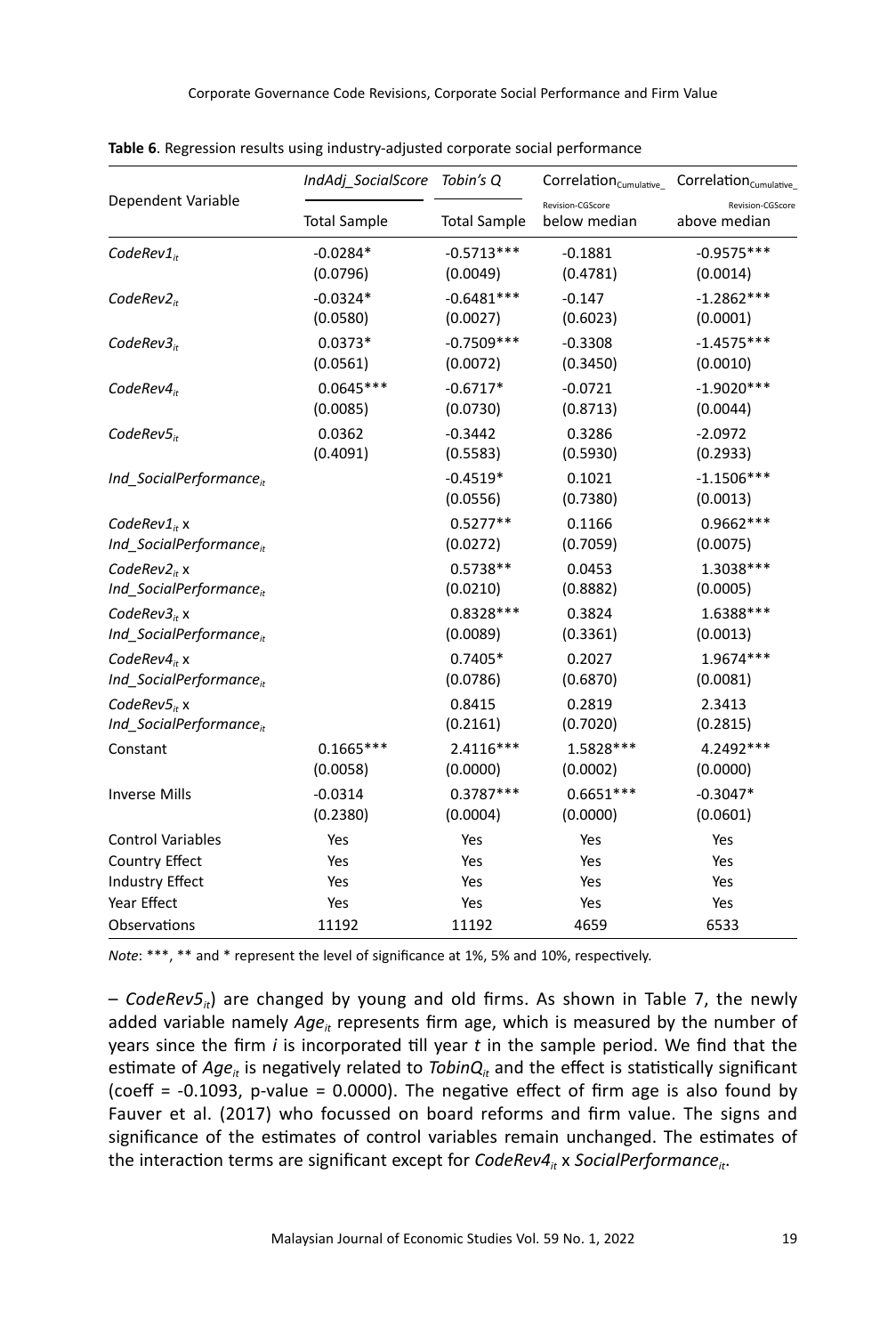|                                                    |                     | Dependent variable: $TobinQ_{it}$     |                                       |
|----------------------------------------------------|---------------------|---------------------------------------|---------------------------------------|
|                                                    | <b>Total Sample</b> | Sub-sample<br>$(Age_{it}$ below mean) | Sub-sample<br>$(Age_{it}$ above mean) |
| Age <sub>it</sub>                                  | $-0.1093***$        | $-0.0605**$                           | $-0.1322$                             |
|                                                    | (0.0000)            | (0.0243)                              | (0.3452)                              |
| SocialPerformance <sub>it</sub>                    | $-0.6514***$        | $-0.7707***$                          | $-0.4658$                             |
|                                                    | (0.0015)            | (0.0094)                              | (0.5755)                              |
| $CodeRev1_{it}$                                    | $-0.6212***$        | $-0.6872***$                          | $-0.4829$                             |
|                                                    | (0.0002)            | (0.0028)                              | (0.5044)                              |
| $CodeRev2_{it}$                                    | $-0.7035***$        | $-0.7158***$                          | $-(0.5488)$                           |
|                                                    | (0.0001)            | (0.0053)                              | (0.4787)                              |
| CodeRev3 <sub>ir</sub>                             | $-0.7694***$        | $-0.7271**$                           | $-0.8014$                             |
|                                                    | (0.0017)            | (0.0423)                              | (0.4138)                              |
| $CodeRev4_{ir}$                                    | $-0.4937$           | $-0.7910$                             | $-0.3347$                             |
|                                                    | (0.1482)            | (0.1017)                              | (0.8203)                              |
| $CodeRev5_{ir}$                                    | $-1.0292**$         | $-1.7414*$                            | $-0.4800$                             |
|                                                    | (0.0268)            | (0.0779)                              | (0.7172)                              |
| CodeRev1 $_{it}$ x SocialPerformance $_{it}$       | $0.6333***$         | $0.6359**$                            | 0.5295                                |
|                                                    | (0.0021)            | (0.0318)                              | (0.5263)                              |
| CodeRev2 $_{it}$ x SocialPerformance $_{it}$       | $0.7166***$         | $0.6254**$                            | 0.6215                                |
|                                                    | (0.0010)            | (0.0476)                              | (0.4805)                              |
| CodeRev $3_{it}$ x SocialPerformance <sub>it</sub> | $0.9043***$         | $0.8177*$                             | 0.9878                                |
|                                                    | (0.0017)            | (0.0538)                              | (0.3779)                              |
| CodeRev $4_{it}$ x SocialPerformance <sub>it</sub> | 0.5648              | 0.8703                                | 0.3489                                |
|                                                    | (0.1521)            | (0.1185)                              | (0.8351)                              |
| CodeRev $5_{it}$ x SocialPerformance <sub>it</sub> | 1.7696***           | 2.7382**                              | 0.1560                                |
|                                                    | (0.0036)            | (0.0245)                              | (0.9413)                              |
| Constant                                           | 7.3397***           | 3.8748 ***                            | 11.4967***                            |
|                                                    | (0.0000)            | (0.0000)                              | (0.0000)                              |
| <b>Inverse Mills</b>                               | $-0.9124***$        | $-0.1449$                             | $-2.0277***$                          |
|                                                    | (0.0000)            | (0.3533)                              | (0.0000)                              |
| <b>Country Variables</b>                           | Yes                 | Yes                                   | Yes                                   |
| Country Effect                                     | Yes                 | Yes                                   | Yes                                   |
| <b>Industry Effect</b>                             | Yes                 | Yes                                   | Yes                                   |
| Year Effect                                        | Yes                 | Yes                                   | Yes                                   |
| Observations                                       | 8865                | 5142                                  | 3723                                  |

# **Table 7**. Regression results of the influence of firm age

*Note*: \*\*\*, \*\* and \* represent the level of significance at 1%, 5% and 10%, respectively. Coefficients of the control variables are not reported in this table. Total sample for this analysis is reduced to 8,865 because of missing data on *Age<sub>it</sub>*.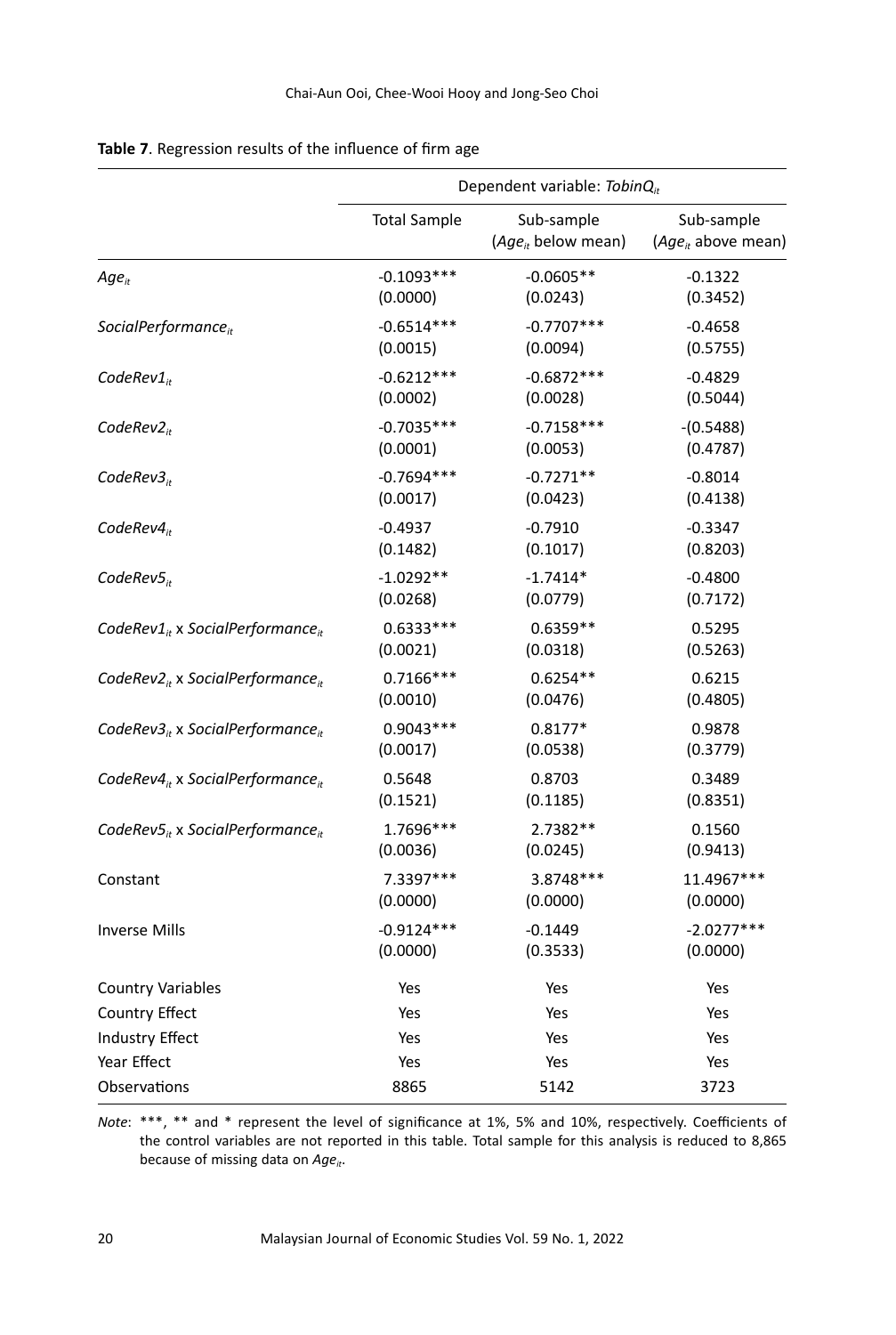However, by using the subsamples comprising of firm age above and below the country-adjusted mean value respectively, we obtain similar findings from the interaction terms only in the subsample of firm age below the country-adjusted mean value. Instead, the estimates of the interaction terms are not statistically significant.

We summarise that the positive moderating effect of corporate governance code revisions on the relationship between corporate social performance and firm value are only significantly shown in low-age firms. This could be probably because low-age firms have less rigid corporate governance structure that allow them to flexibly adapt to new corporate governance recommendations throughout the progressive code revisions. Also, low-age firms tend to seize market attention by complying with new expectations of corporate governance than high-age firms. Therefore, we show that firm age is important to the moderating effect of corporate governance code revisions.

# **6. Conclusion**

The extant academic literature provides extensive discussion on the integration of CSR in corporate governance agenda. This study highlights the role of institutional corporate governance reforms by examining the impacts of corporate governance code revisions on corporate social performance, as well as the moderating role of corporate governance code revisions toward the relationship between corporate social performance and firm value. We find that progressive corporate governance code revisions lead to improvement of corporate social performance. The positive impact of corporate governance code revisions on the corporate social performance creates higher firm value for the firms that strictly follow the recommendations in the revised codes of corporate governance. This supports previous findings that corporate governance is vital to eliminate agency elements in CSR that harms firm value, which can be described as killing two birds with one stone.

This study implies that the effectiveness of corporate governance code revisions is crucial as it can become a catalyst for balancing the economic value of shareholders as well as the welfare of the other stakeholders. According to institutional theory, legitimacy can influence the organisational norms, and releasing the national codes of corporate governance can create a legitimacy of practising good corporate governance. In short, this study indicates that corporate governance reform is an important driver of sustainable CSR engagement.

# **References**

- Aggarwal, V.S., & Jha, A. (2019). Pressures of CSR in India: An institutional perspective. *Journal of Strategy and Management, 12*(2), 227–242. https://doi.org/10.1108/JSMA-10-2018-0110
- Aguilera, R.V., & Cuervo-Cazurra, A. (2004). Codes of good governance worldwide: What is the trigger? *Organization Studies, 25*(3), 415–443. https://doi.org/10.1177/0170840604040669
- Aguilera, R.V., & Cuervo-Cazarra, A. (2009). Codes of corporate governance. *Corporate Governance: An International Review, 17*(3), 376–387. https://doi.org/10.1111/j.1467-8683.2009.00737.x
- Aguilera, R.V., & Jackson, G. (2003). The cross-national diversity of corporate governance: Dimensions and determinants. *Academy of Management Review, 28*(3), 447–465. https:// doi.org/10.5465/amr.2003.10196772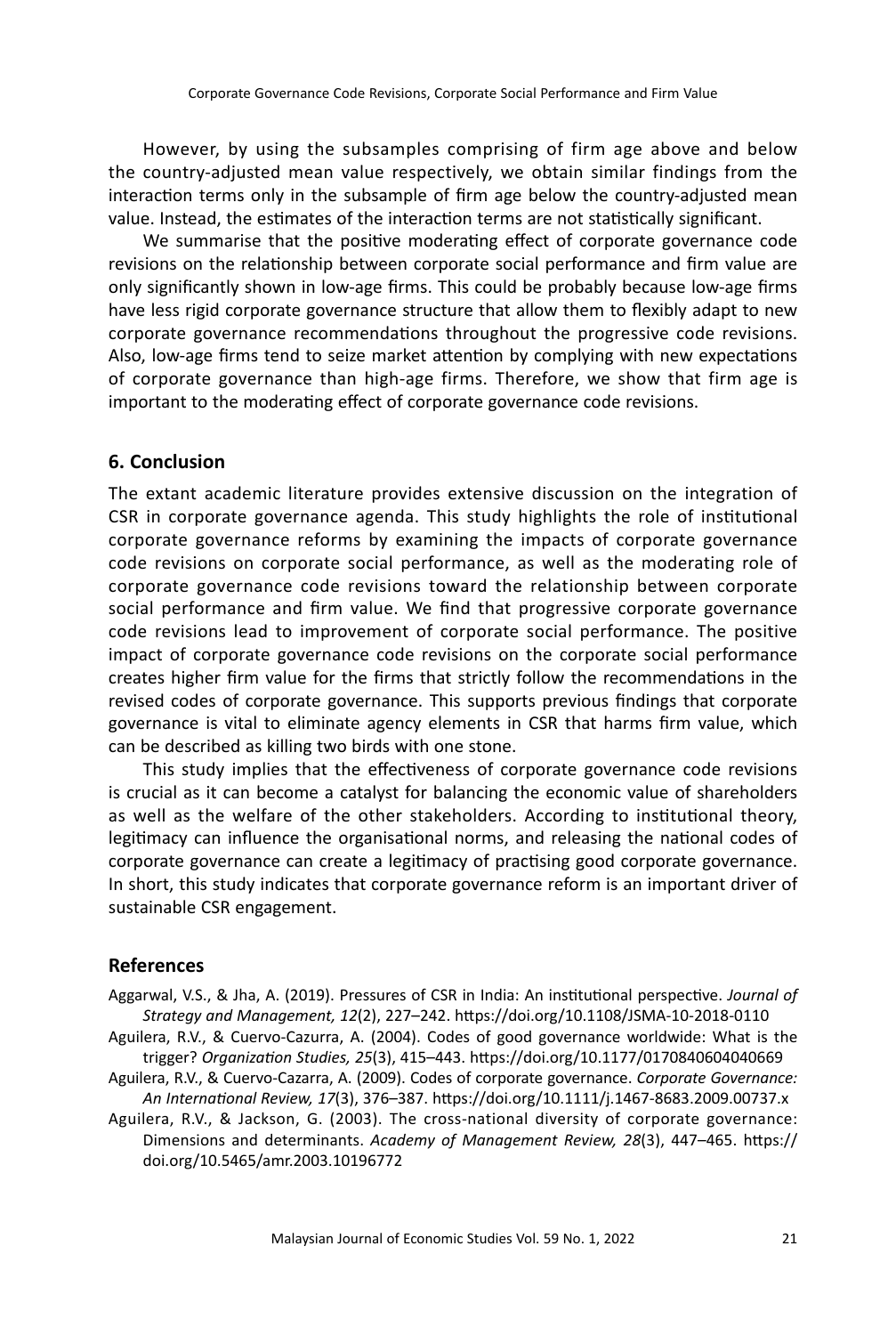- Aguilera, R.V., Rupp, D.E., Williams, C.A., & Ganapathi, J. (2007). Putting the S back in corporate social responsibility: A multilevel theory of social change in organizations. *Academy of Management Review, 32*(3), 836–863. https://doi.org/10.5465/amr.2007.25275678
- ASX Corporate Governance Council. (2003). *Principles of good corporate governance and best practice recommendations*. https://ecgi.global/download/file/fid/9113
- Balakrishnan, J., Malhotra, A., & Falkenberg, L. (2017). Multi-level corporate responsibility: A comparison of Gandhi's trusteeship with stakeholder and stewardship frameworks. *Journal of Business Ethics, 141*, 133–150. https://doi.org/10.1007/s10551-015-2687-0
- Barnett, M.L. (2007). Stakeholder influence capacity and the variability of financial returns to corporate social responsibility. *Academy Management Review, 32*(3), 794–816. https://doi. org/10.5465/amr.2007.25275520
- Barney, J. (2007). Looking inside for competitive advantage. In R. Schuler & S. Jackson (Eds.), *Strategic human resource management*. Blackwell Publishing.
- Beiner, S., Drobetz, W., Schmid, M.M., & Zimmermann, H. (2006). An integrated framework of corporate governance and firm valuation. *European Financial Management, 12*(2), 249–283. https://doi.org/10.1111/j.1354-7798.2006.00318.x
- Belgian Corporate Governance Committee. (2004). *Belgian corporate governance code*. https:// ecgi.global/download/file/fid/9502
- Belgian Corporate Governance Committee. (2009). *The 2009 Belgian code on corporate governance*. https://ecgi.global/sites/default/files/codes/documents/cg\_code\_belgium\_ 12mar2009\_en.pdf
- Berrone, P., & Gomez-Mejia, L. (2009). Environmental performance and executive compensation: An integrated agency-institutional perspective. *Academy of Management Journal, 52*(1), 103–126. https://doi.org/10.5465/amj.2009.36461950
- Bhatt, P.R., & Bhatt, R.R. (2017). Corporate governance and firm performance in Malaysia. *Corporate Governance: International Journal of Business in Society, 17*(5), 896–912. https:// doi.org/10.1108/CG-03-2016-0054
- Bhimani, A., & Soonawalla, K. (2005). From conformance to performance: The corporate responsibilities continuum. *Journal of Accounting and Public Policy, 24*(3), 165–174. https://doi. org/10.1016/j.jaccpubpol.2005.03.001
- Brammer, S., & Millington, A. (2008). Does it pay to be different? An analysis of the relationship between corporate social and financial performance. *Strategic Management Journal, 29*(12), 1325–1343. https://doi.org/10.1002/smj.714
- Branco, M.C., & Rodrigues, L.L. (2006). Corporate social responsibility and resource-based perspectives. *Journal of Business Ethics, 69*, 111–132. https://doi.org/10.1007/s10551-006- 9071-z
- Brown, L.D., & Caylor, M.L. (2006). Corporate governance and firm valuation, *Journal of Accounting and Public Policy, 25*(4), 409–434. https://doi.org/10.1016/j.jaccpubpol.2006. 05.005
- Burke, L., Logsdon, J.M., Mitchell, W., Reiner, M., & Vogel, D. (1986). Corporate community involvement in the San Francisco Bay area. *California Management Review, 28*(3), 122–141. https://doi.org/10.2307/41165206
- Carroll, A.B. (1979). A three-dimensional conceptual model of corporate performance. *The Academy of Management Review, 4*(4), 497–505. https://doi.org/10.5465/amr.1979.4498296
- Cespa, G., & Cestone, G. (2007). Corporate social responsibility and managerial entrenchment. *Journal of Economics & Management Strategy, 16*(3), 741–771. https://doi.org/10.1111/ j.1530-9134.2007.00156.x
- Chatterji, A.K., Levine, D.I., & Toffel, M.W. (2009). How well do social ratings actually measure corporate social responsibility? *Journal of Economics & Management Strategy, 18*(1), 125– 169. https://doi.org/10.1111/j.1530-9134.2009.00210.x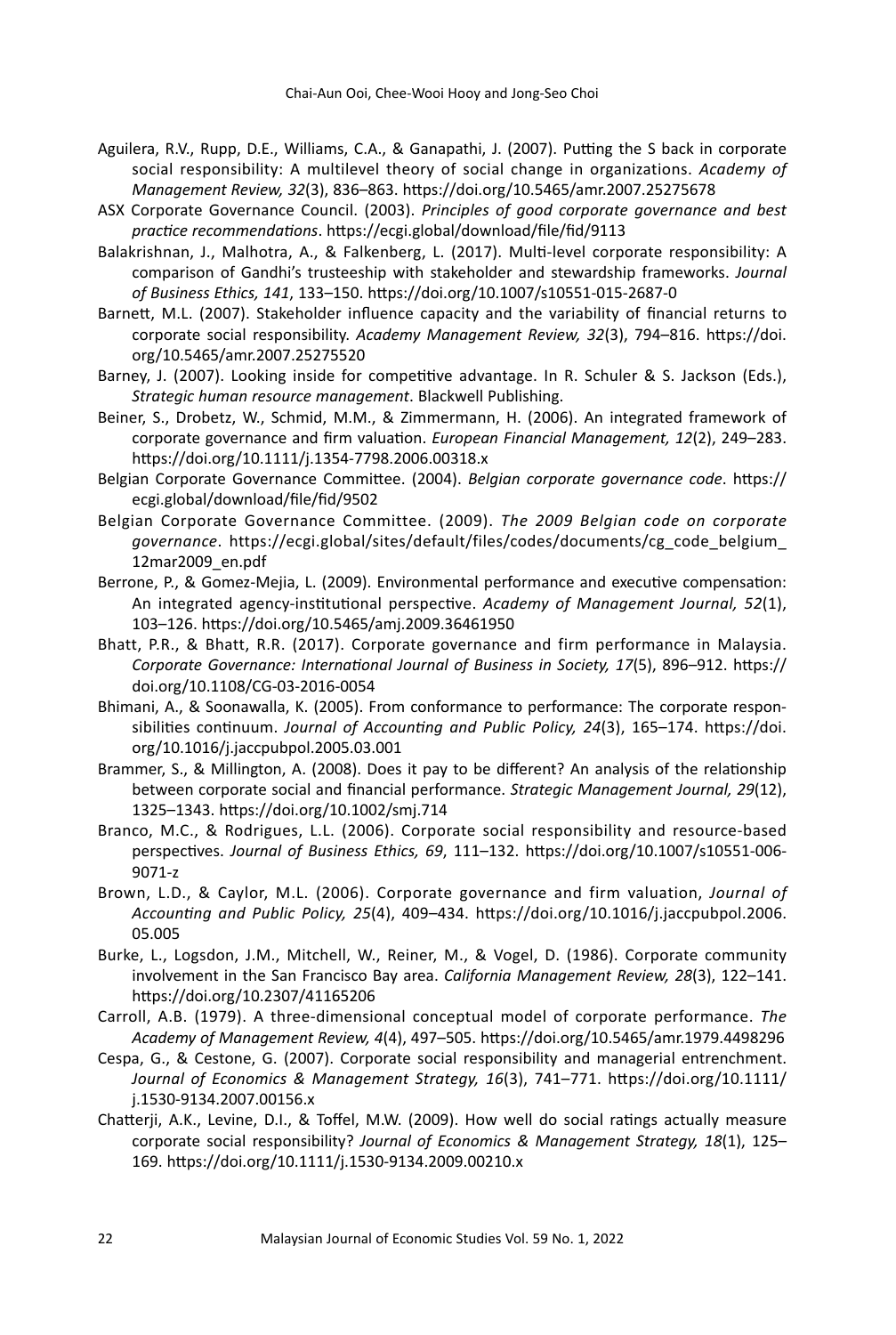- Cheung, Y.L., Tan, W., Ahn, H.J., & Zhang, Z. (2010). Does corporate social responsibility matter in Asian emerging markets. *Journal of Business Ethics, 92*(3), 401–413. https:// https://doi. org/10.1007/s10551-009-0164-3
- Chizema, A. (2008). Institutions and voluntary compliance: The disclosure of individual executive pay in Germany. *Corporate Governance, 16*(4), 359–374. https://doi.org/10.1111/j.1467- 8683.2008.00689.x
- Cornett, M.M., Erhemjamts, O., & Tehranian, H. (2016). Greed or good deeds: An examination of the relation between corporate social responsibility and the financial performance of U.S. commercial banks around the financial crisis. *Journal of Banking & Finance, 70*, 137–159. https://doi.org/10.1016/j.jbankfin.2016.04.024
- Deephouse, D.L., & Carter, S.M. (2005). An examination of differences between organizational legitimacy and organizational reputation. *Journal of Management Studies, 42*(2), 329–360. https://doi.org/10.1111/j.1467-6486.2005.00499.x
- DiMaggio, P.J., & Powell, W.W. (1983). The iron cage revisited: Institutional isomorphism and collective rationality in organizational fields. *American Sociological Review, 48*(2), 147–160. https://doi.org/10.2307/2095101
- Donaldson, T., & Preston, L.E. (1995). The stakeholder theory of the corporation: Concepts, evidence, and implications. *Academy of Management Review, 20*(1), 65–91. https://doi. org/10.2307/258887
- Drobetz, W., Schillhofer, A., & Zimmermann, H. (2004). Corporate governance and expected stock returns: Evidence from Germany. *European Financial Management, 10*(2), 267–293. https:// doi.org/10.1111/j.1354-7798.2004.00250.x
- Dunlop, A. (1998). *Corporate governance and control*. CIMA Publishing.
- El Ghoul, S., Guedhami, O., Kwok, C.C.Y., & Mishra, D.R. (2011). Does corporate social responsibility affect the cost of capital? *Journal of Banking & Finance, 35*(9), 2388–2406. https://doi. org/10.1016/j.jbankfin.2011.02.007
- Elkington, J. (2006). Governance for sustainability. *Corporate Governance: An International Review, 14*(6), 522–529. https://doi.org/10.1111/j.1467-8683.2006.00527.x
- Fauver, L., Hung, M., Li, X., & Tabaoda, A.G. (2017). Board reforms and firm value: Worldwide evidence. *Journal of Financial Economics, 125*(1), 120–142. https://doi.org/10.1016/j. jfineco.2017.04.010
- Federation of Belgian Enterprises. (1998). *Corporate governance Recommendations*. https:// ecgi.global/download/file/fid/9149
- Gompers, P., Ishii, J., & Metrick, A. (2003). Corporate governance and equity prices. *Quarterly Journal of Economics, 118*(1), 107–155.
- Goncharov, I., Werner, J.R., & Zimmermann, J. (2006). Does compliance with the German Corporate Governance Code have an impact on stock valuation? An empirical analysis. *Corporate Governance, 14*(5), 432–445. https://doi.org/10.1111/j.1467-8683.2006.00516.x
- Gregory, H.J. (2001). *International comparison of corporate governance guidelines and codes of best practice: Developed markets*. Weil, Gotshal & Manges, LLP.
- Gregory, H.J. (2002). *Comparative study of corporate governance codes relevant to the European Union and its member states*. Weil, Gotshal & Manges, LLP.
- Haley, U.C.V. (1991). Corporate contributions as managerial masques: reframing corporate contributions as strategies to influence society. *Journal of Managerial Studies, 28*(5), 485–510. https://doi.org/10.1111/j.1467-6486.1991.tb00765.x
- Hancock, J. (2005). *Investing in corporate social responsibility: A guide to best practice, business planning & the UK's leading companies*. Kogan Page.
- Haque, F., & Ntim, C.G. (2017). Environmental policy, sustainable development, governance mechanisms and environmental performance. *Business Strategy and the Environment, 27*(3), 415–435. https://doi.org/10.1002/bse.2007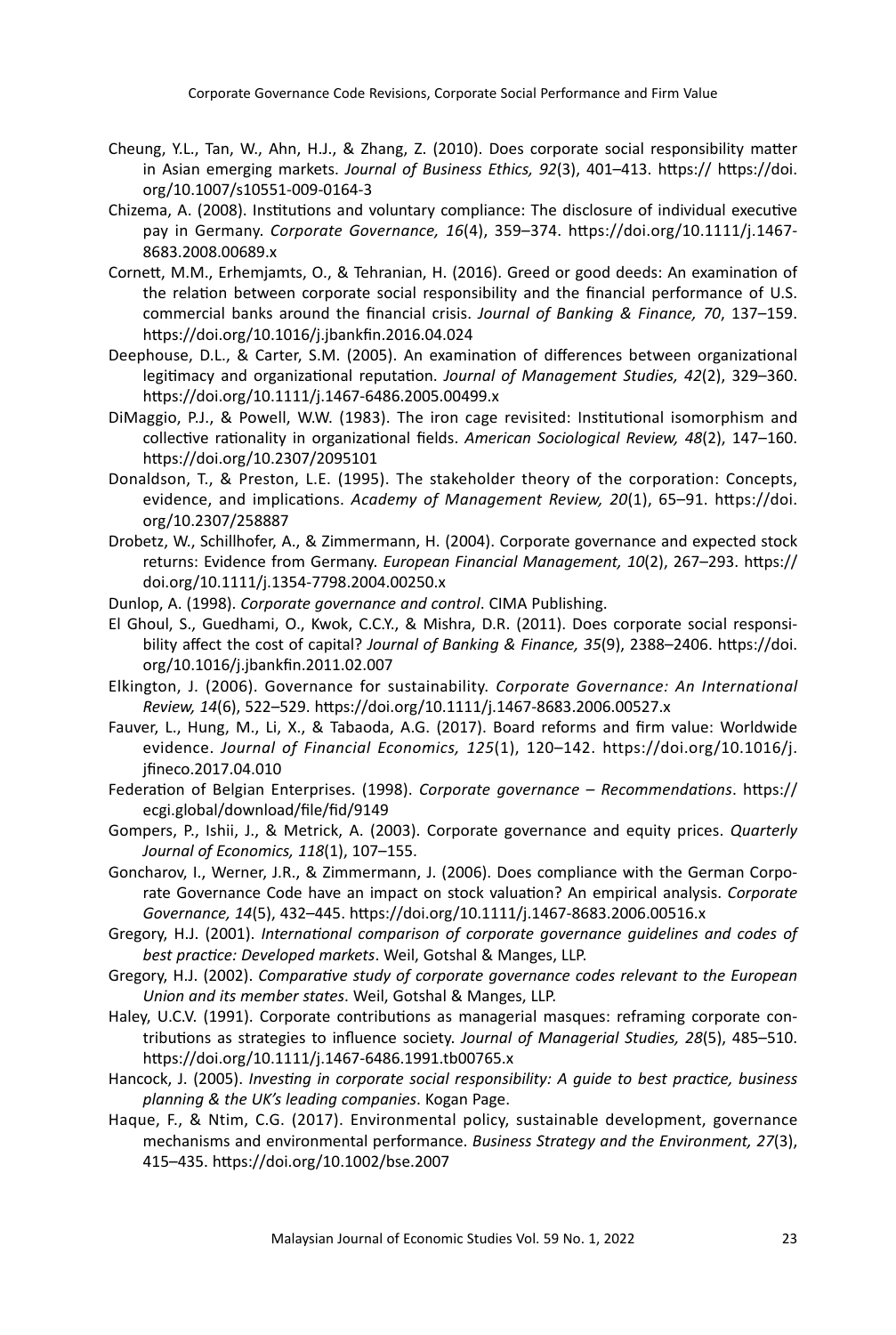- Henry, D. (2010). Agency costs, ownership structure and corporate governance compliance: A private contracting perspective. *Pacific-Basin Finance Journal, 18*(1), 24–46. https://doi. org/10.1016/j.pacfin.2009.05.004
- Ho, C-K. (2005). Corporate governance and corporate competitiveness: An international analysis. *Corporate Governance: An International Review, 13*(2), 211–53. https://doi.org/10.1111/ j.1467-8683.2005.00419.x

Huntington, S. (1969). *Political order in changing societies*. Yale University Press.

- Iadtridis, G.E. (2015). Corporate philanthropy in the US stock market: Evidence on corporate governance, value relevance and earnings manipulation. *International Review of Financial Analysis, 39*, 113–126. https://doi.org/10.1016/j.irfa.2015.03.004
- Indonesian National Committee on Corporate Governance (2000). *Code for good corporate governance*. https://ecgi.global/download/file/fid/9267
- Institute of Directors in South Africa. (2002). *King report on corporate governance for South Africa - 2002* (*King II Report*). http://www.ecgi.org/codes/documents/executive\_summary.pdf
- Jamali, D., Safieddine, A.M., & Rabbath, M. (2008). Corporate governance and corporate social responsibility synergies and interrelationships. *Corporate Governance, 16*(5), 443–459. https://doi.org/10.1111/j.1467-8683.2008.00702.x
- Jiao, Y. (2011). Corporate disclosure, market valuation, and firm performance. *Financial Management, 40*(3), 647–676. https://doi.org/10.1111/j.1755-053X.2011.01156.x
- Kamal, Y. (2021). Stakeholders expectations for CSR-related corporate governance disclosure: evidence from a developing country. *Asian Review of Accounting. 29*(2), 97–127. https://doi. org/10.1108/ARA-04-2020-0052
- Kamil, A., & Herusetya, A. (2012). Pengaruh karakteristik perusahaan terhadap luas pengungkapan kegiatan corporate social responsibility. *Media Riset Akuntansi, 2*(1), 1–17.
- Kansal, M., Joshi, M., & Batra, G.S. (2014). Determinants of corporate social responsibility disclosures: Evidence from India. *Advances in Accounting, 30*(1), 217–229. https://doi. org/10.1016/j.adiac.2014.03.009
- Kim, Y., Li, H., & Li. S. (2014). Corporate social responsibility and stock price crash risk. *Journal of Banking & Finance, 43*, 1–13. https://doi.org/10.1016/j.jbankfin.2014.02.013
- Lamia, F.V., Zirman & Anisma, Y. (2014). Pengaruh profitabilitas, leverage, porsi kepemilikan saham publik, dan ukuran dewan komisaris terhadap pengungkapan corporate social responsibility dalam laporan tahunan perusahaan food and beverages yang listing di bursa efek Indonesia. *Jurnal Online Mahasiswa Fakultas Ekonomi, 1*(2), 1–15.
- Lantos, G.P. (2001). The boundaries of strategic corporate social responsibility. *Journal of Consumer Marketing, 18*(7), 595–632. https://doi.org/10.1108/07363760110410281
- Li, F., Li, T., & Minor, D. (2016). CEO power, corporate social responsibility, and firm value: A test of agency theory. *International Journal of Managerial Finance, 12*(5), 611–628. https://doi. org/10.1108/IJMF-05-2015-0116
- Lu, J., & Wang, J. (2021). Corporate governance, law, culture, environmental performance and CSR disclosure: A global perspective. *Journal of International Financial Markets, Institutions & Money, 70*, Article 101264. https://doi.org/10.1016/j.intfin.2020.101264
- March, J., & Olsen, J. (1989). *Rediscovering institutions: The organizational basis of politics*. Free Press.
- Matten, D., & Moon, J. (2008). "Implicit" and "Explicit" CSR: A conceptual framework for a comparative understanding of corporate social responsibility. *Academy of Management Review, 33*(2), 404–424. https://doi.org/10.5465/amr.2008.31193458
- Securities Commission Malaysia. (2012). *Malaysian code on corporate governance 2012*. https:// ecgi.global/sites/default/files/codes/documents/malaysian\_cg\_code\_mar2012\_en.pdf
- Meyer, J., & Rowan, B. (1977). Institutionalized organizations: formal structure as myth and ceremony. *American Journal of Sociology, 83*(2), 340–363. https://doi.org/10.1086/226550